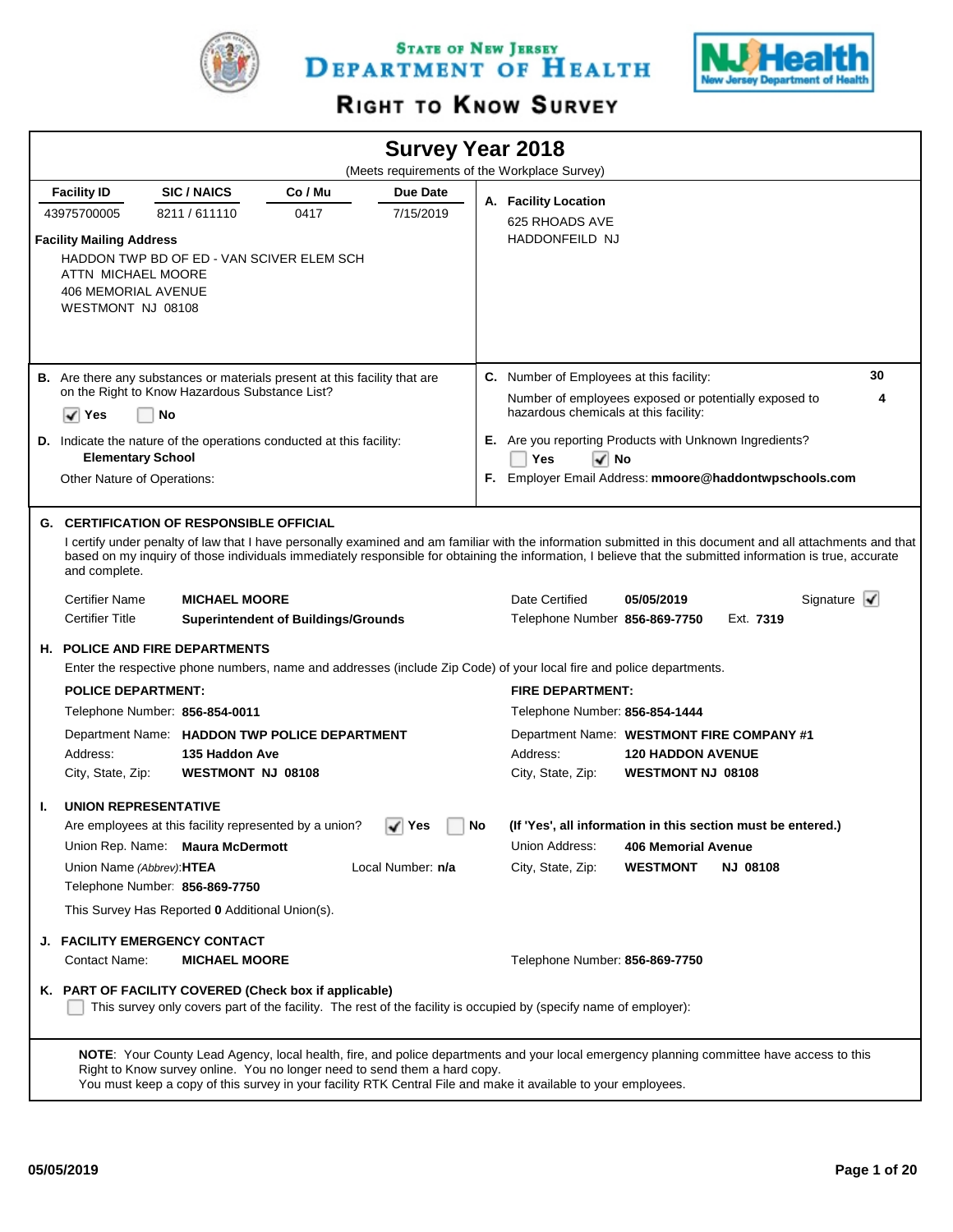| <b>Product Name</b>                                        |                  | <b>Manufacturer</b>                    | <b>Purpose</b>          |                  | Location          |           | <b>Container</b>       | Inventory      | <b>Units</b>                | <b>Employees</b><br><b>Exposed</b> |
|------------------------------------------------------------|------------------|----------------------------------------|-------------------------|------------------|-------------------|-----------|------------------------|----------------|-----------------------------|------------------------------------|
| 3-IN-1 OIL                                                 |                  | WD 40 CO.                              | Lubricant               | <b>MAINT.</b>    |                   | Can       |                        | Less than 1    | <b>Gallons -</b><br>liquids | 4                                  |
| Sub No                                                     |                  | <b>Hazardous Chemical Name</b>         |                         |                  | <b>CAS Number</b> |           | <b>DOT Number</b>      | <b>Mixture</b> |                             | <b>Special HH Code</b>             |
| 2648                                                       |                  | PETROLEUM DISTILLATES                  |                         |                  | 8002-05-9         |           | 1268                   | 90 to 99%      | F3                          |                                    |
| <b>Product Name</b>                                        |                  | <b>Manufacturer</b>                    | <b>Purpose</b>          |                  | Location          |           | <b>Container</b>       | Inventory      | <b>Units</b>                | <b>Employees</b><br><b>Exposed</b> |
| <b>3M SPRAY MOUNT</b><br><b>ARTIST'S ADHESIVE</b>          |                  | 3M                                     | <b>Adhesives</b>        | <b>ART</b>       |                   | Can       |                        | 1 to 9         | Pounds -<br>solids          | 4                                  |
| Sub No                                                     |                  | <b>Hazardous Chemical Name</b>         |                         |                  | <b>CAS Number</b> |           | <b>DOT Number</b>      | <b>Mixture</b> |                             | <b>Special HH Code</b>             |
| 0006                                                       | <b>ACETONE</b>   |                                        |                         |                  | $67 - 64 - 1$     |           | 1090                   | 25 to 49%      | F3                          |                                    |
| 1040                                                       | <b>ISOBUTANE</b> |                                        |                         |                  | 75-28-5           |           | 1969                   | 25 to 49%      | F <sub>4</sub>              |                                    |
| 1594                                                       | <b>PROPANE</b>   |                                        |                         |                  | 74-98-6           |           | 1978                   | 10 to 24%      | F4                          |                                    |
| <b>Product Name</b>                                        |                  | <b>Manufacturer</b>                    | <b>Purpose</b>          |                  | Location          |           | <b>Container</b>       | Inventory      | <b>Units</b>                | <b>Employees</b><br><b>Exposed</b> |
| <b>ACRYL PRO</b><br><b>CERAMIC TILE</b><br><b>ADHESIVE</b> |                  | <b>CUSTOM BLDG.</b><br><b>PRODUCTS</b> | <b>Adhesives</b>        | <b>MAINT.</b>    |                   | (plastic) | <b>Bottles or jugs</b> | 1 to 9         | Gallons -<br>liquids        | 4                                  |
| Sub No                                                     |                  | <b>Hazardous Chemical Name</b>         |                         |                  | <b>CAS Number</b> |           | <b>DOT Number</b>      | <b>Mixture</b> |                             | <b>Special HH Code</b>             |
| 0878                                                       |                  | <b>ETHYLENE GLYCOL</b>                 |                         |                  | 107-21-1          |           | 3082                   | 1 to 9%        |                             |                                    |
| 1736                                                       |                  | <b>STODDARD SOLVENT</b>                |                         |                  | 8052-41-3         |           | 1268                   | 1 to 9%        |                             |                                    |
| 4001                                                       |                  | <b>CALCIUM CARBONATE</b>               |                         |                  | 1317-65-3         |           |                        | 60 to 69%      |                             |                                    |
| <b>Product Name</b>                                        |                  | Manufacturer                           | <b>Purpose</b>          |                  | Location          |           | <b>Container</b>       | Inventory      | <b>Units</b>                | <b>Employees</b><br><b>Exposed</b> |
| <b>AIRLIFT AIR</b><br><b>FRESHENER,</b><br><b>AEROSOL</b>  |                  | <b>SPARTAN</b>                         | <b>Deodorizer</b>       | <b>CUSTODIAL</b> |                   | Can       |                        | 1 to 9         | <b>Pounds -</b><br>solids   | 4                                  |
| Sub No                                                     |                  | <b>Hazardous Chemical Name</b>         |                         |                  | <b>CAS Number</b> |           | <b>DOT Number</b>      | <b>Mixture</b> |                             | <b>Special HH Code</b>             |
| 1118                                                       |                  | <b>LIQUEFIED PETROLEUM GAS</b>         |                         |                  | 68476-85-7        |           | 1075                   | 10 to 24%      | F4                          |                                    |
| <b>Product Name</b>                                        |                  | <b>Manufacturer</b>                    | <b>Purpose</b>          |                  | Location          |           | <b>Container</b>       | Inventory      | Units                       | <b>Employees</b><br><b>Exposed</b> |
| AJAX DISH LIQUID<br><b>W/BLEACH</b><br><b>ALTERNATIVE</b>  |                  | <b>COLGATE PALMOLIVE Cleaning</b>      | <b>Products-General</b> | <b>KITCHEN</b>   |                   | (plastic) | <b>Bottles or jugs</b> | Less than 1    | Gallons -<br>liquids        | 4                                  |
| Sub No                                                     |                  | <b>Hazardous Chemical Name</b>         |                         |                  | <b>CAS Number</b> |           | <b>DOT Number</b>      | <b>Mixture</b> |                             | <b>Special HH Code</b>             |
| 0844                                                       |                  | ETHYL ALCOHOL                          |                         |                  | 64-17-5           |           | 1170                   | 1 to 9%        |                             | CA,F3,MU,TE                        |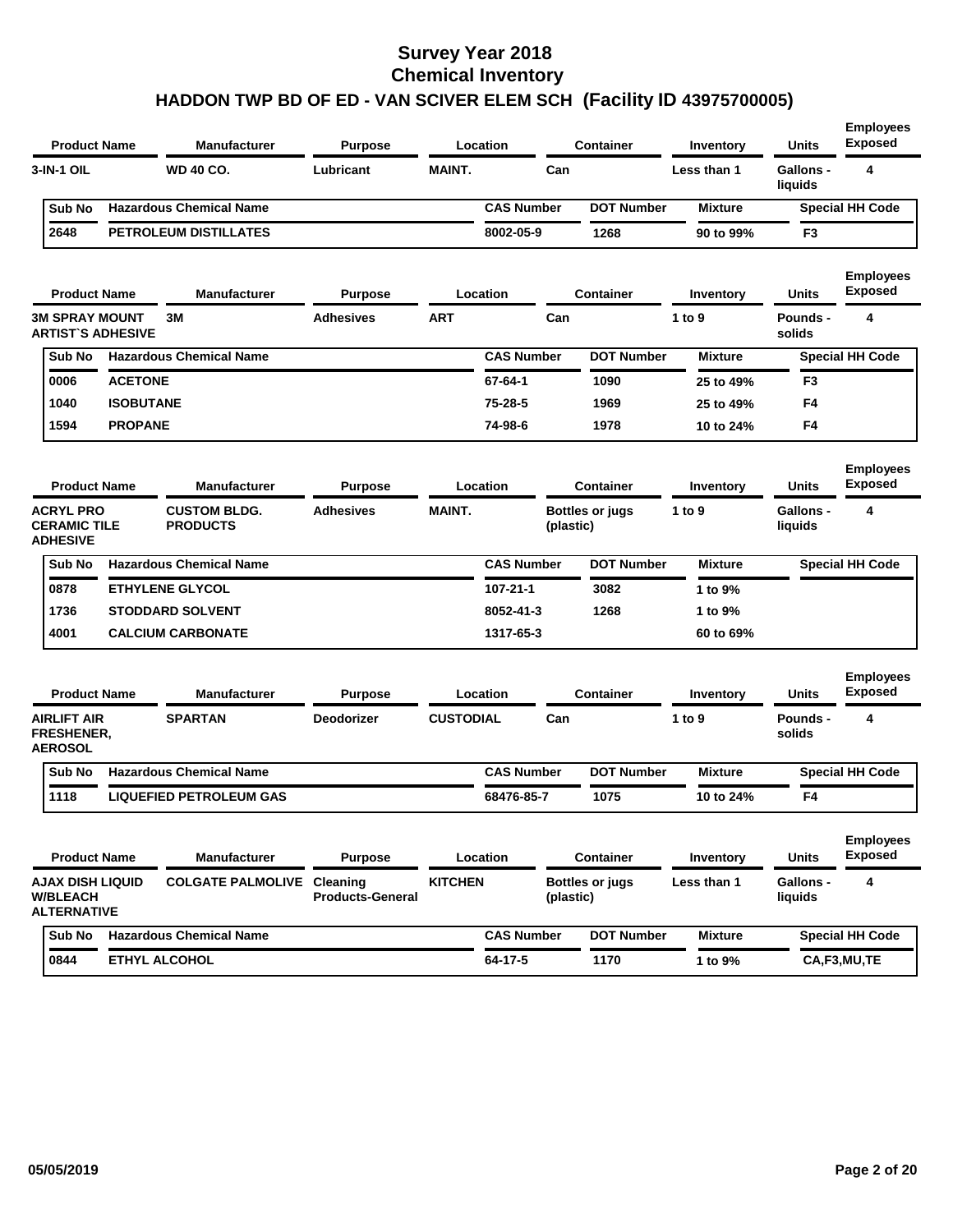| <b>Product Name</b>                                           |                       | <b>Manufacturer</b>                   | <b>Purpose</b>                        |                    | Location          |            | <b>Container</b>       | Inventory               | <b>Units</b>                | <b>Employees</b><br><b>Exposed</b>      |
|---------------------------------------------------------------|-----------------------|---------------------------------------|---------------------------------------|--------------------|-------------------|------------|------------------------|-------------------------|-----------------------------|-----------------------------------------|
| <b>ALL SMALL &amp;</b><br><b>MIGHTY</b><br><b>DETERGENT</b>   |                       | <b>SUN PRODUCTS</b>                   | Cleaning<br><b>Products-General</b>   | <b>CUSTODIAL</b>   |                   | (plastic)  | <b>Bottles or jugs</b> | Less than 1             | Gallons -<br>liquids        | 4                                       |
| Sub No                                                        |                       | <b>Hazardous Chemical Name</b>        |                                       |                    | <b>CAS Number</b> |            | <b>DOT Number</b>      | <b>Mixture</b>          |                             | <b>Special HH Code</b>                  |
| 1698                                                          |                       | SODIUM DODECYLBENZENE SULFONATE       |                                       |                    | 25155-30-0        |            | 3077                   | 10 to 24%               |                             |                                         |
| 4094                                                          |                       | <b>TRIETHANOLAMINE</b>                |                                       |                    | 102-71-6          |            |                        | 1 to 9%                 |                             |                                         |
|                                                               |                       |                                       |                                       |                    |                   |            |                        |                         |                             |                                         |
| <b>Product Name</b><br><b>AMACO INDIAN RED</b><br><b>CLAY</b> |                       | <b>Manufacturer</b><br><b>AMACO</b>   | <b>Purpose</b><br><b>Art Products</b> | <b>ART STORAGE</b> | Location          | <b>Box</b> | Container              | Inventory<br>100 to 499 | Units<br>Pounds -<br>solids | <b>Employees</b><br><b>Exposed</b><br>4 |
| Sub No                                                        |                       | <b>Hazardous Chemical Name</b>        |                                       |                    | <b>CAS Number</b> |            | <b>DOT Number</b>      | <b>Mixture</b>          |                             | <b>Special HH Code</b>                  |
| 1660                                                          | <b>SILICA, QUARTZ</b> |                                       |                                       |                    | 14808-60-7        |            |                        | <b>Unknown</b>          | <b>CA</b>                   |                                         |
| 1773                                                          |                       | TALC (NOT CONTAINING ASBESTOS FIBERS) |                                       |                    | 14807-96-6        |            |                        | <b>Unknown</b>          |                             |                                         |

| <b>Product Name</b>                         | <b>Manufacturer</b>                      | <b>Purpose</b>                      |                  | Location          | Container                                       | Inventory      | <b>Units</b>                | <b>Exposed</b>         |
|---------------------------------------------|------------------------------------------|-------------------------------------|------------------|-------------------|-------------------------------------------------|----------------|-----------------------------|------------------------|
| <b>ARSENAL WINDOW</b><br><b>CLEAN CONC.</b> | <b>HILLYARD</b>                          | Cleaning<br><b>Products-General</b> | <b>CUSTODIAL</b> |                   | <b>Bottles or jugs</b><br>1 to $9$<br>(plastic) |                | <b>Gallons -</b><br>liauids | 4                      |
| Sub No                                      | <b>Hazardous Chemical Name</b>           |                                     |                  | <b>CAS Number</b> | <b>DOT Number</b>                               | <b>Mixture</b> |                             | <b>Special HH Code</b> |
| 0275                                        | <b>2-BUTOXY ETHANOL</b>                  |                                     |                  | 111-76-2          | 2369                                            | 10 to 24%      | CA                          |                        |
| 1076                                        | <b>ISOPROPYL ALCOHOL</b>                 |                                     |                  | 67-63-0           | 1219                                            | 1 to $9\%$     | F <sub>3</sub>              |                        |
| 1613                                        | <b>PROPYLENE GLYCOL MONOMETHYL ETHER</b> |                                     |                  | 107-98-2          | 3092                                            | 1 to $9\%$     | F <sub>3</sub>              |                        |
|                                             |                                          |                                     |                  |                   |                                                 |                |                             |                        |

| <b>Product Name</b><br><b>BASEBOARD WAX</b> | <b>Manufacturer</b> |                                   | <b>Purpose</b>                             |                  | Location          | <b>Container</b>  | Inventory      | <b>Units</b>       | <b>Employees</b><br><b>Exposed</b> |
|---------------------------------------------|---------------------|-----------------------------------|--------------------------------------------|------------------|-------------------|-------------------|----------------|--------------------|------------------------------------|
| <b>STRIPPER</b>                             |                     | <b>MD ELITE (CLAIRE)</b><br>MFG.) | <b>Cleaning</b><br><b>Products-General</b> | <b>CUSTODIAL</b> | Can               |                   | 1 to 9         | Pounds -<br>solids | 4                                  |
| <b>Sub No</b>                               |                     | <b>Hazardous Chemical Name</b>    |                                            |                  | <b>CAS Number</b> | <b>DOT Number</b> | <b>Mixture</b> |                    | <b>Special HH Code</b>             |
| 0273                                        | <b>BUTANE</b>       |                                   |                                            |                  | 106-97-8          | 1011              | 1 to 9%        | F4                 |                                    |
| 0275                                        |                     | <b>2-BUTOXY ETHANOL</b>           |                                            |                  | 111-76-2          | 2369              | 25 to 49%      | CA                 |                                    |
| 1594                                        | <b>PROPANE</b>      |                                   |                                            |                  | 74-98-6           | 1978              | 1 to 9%        | F <sub>4</sub>     |                                    |
| 1660                                        |                     | <b>SILICA, QUARTZ</b>             |                                            |                  | 14808-60-7        |                   | 1 to $9\%$     | CA                 |                                    |

| <b>Product Name</b>                      |                       | <b>Manufacturer</b>            | <b>Purpose</b> |                    | Location          |     | <b>Container</b>  | Inventory      | <b>Units</b>       | <b>Employees</b><br><b>Exposed</b> |
|------------------------------------------|-----------------------|--------------------------------|----------------|--------------------|-------------------|-----|-------------------|----------------|--------------------|------------------------------------|
| <b>BONDEX PLASTER</b><br><b>OF PARIS</b> |                       | <b>BONDEX</b>                  | Other          | <b>MAINTENANCE</b> |                   | Bag |                   | 1 to $9$       | Pounds -<br>solids | 4                                  |
| Sub No                                   |                       | <b>Hazardous Chemical Name</b> |                |                    | <b>CAS Number</b> |     | <b>DOT Number</b> | <b>Mixture</b> |                    | <b>Special HH Code</b>             |
| 1660                                     | <b>SILICA, QUARTZ</b> |                                |                |                    | 14808-60-7        |     |                   | 1 to 9%        | СA                 |                                    |
| 4001                                     |                       | <b>CALCIUM CARBONATE</b>       |                |                    | 1317-65-3         |     |                   | 60 to 69%      |                    |                                    |
| 4003                                     |                       | <b>CALCIUM SULFATE</b>         |                |                    | 7778-18-9         |     |                   | 60 to 69%      |                    |                                    |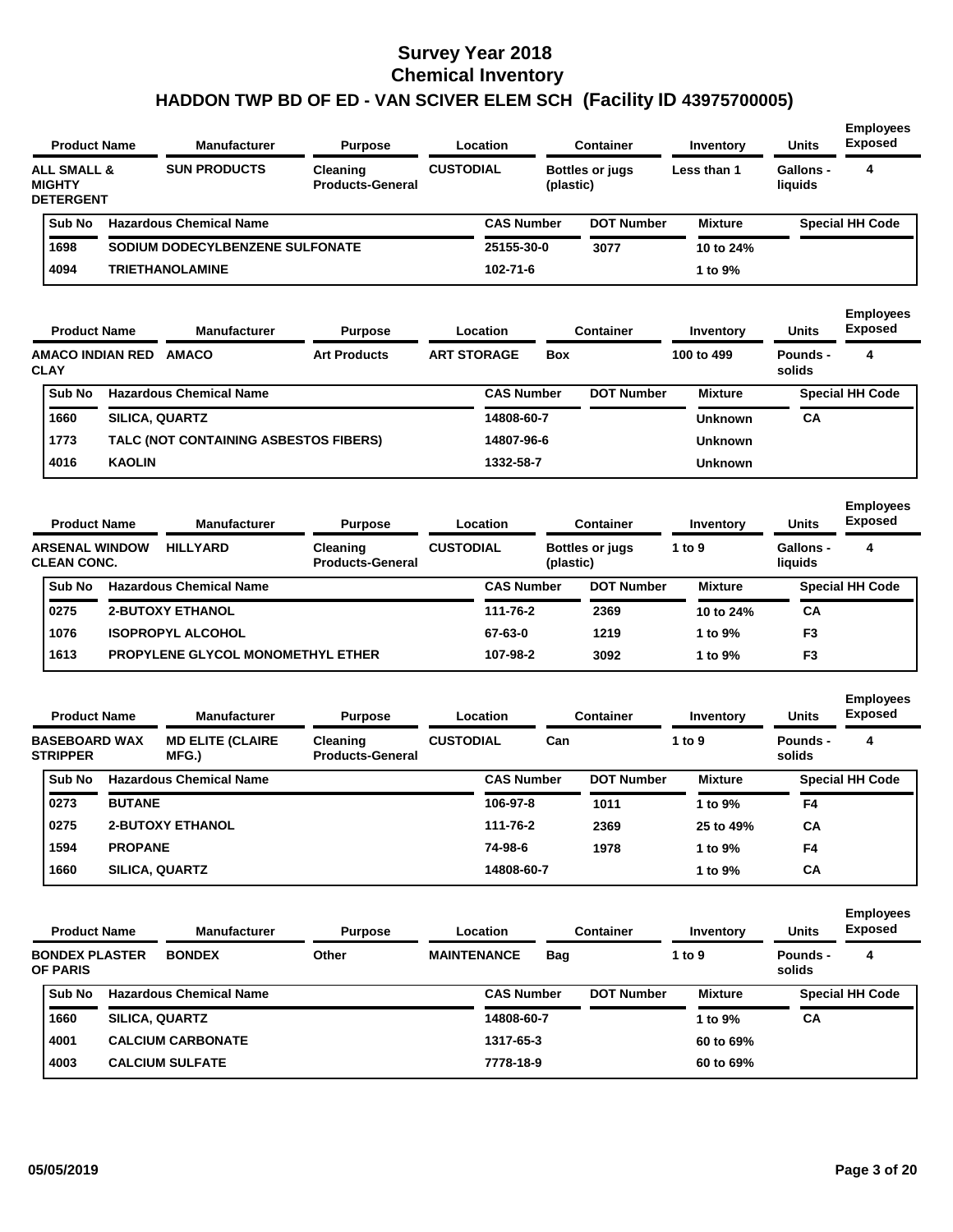| <b>Product Name</b>                                                        |                      | <b>Manufacturer</b>             | <b>Purpose</b>                      | Location          |            | Container              | Inventory        | <b>Units</b>                | <b>Exposed</b>                     |
|----------------------------------------------------------------------------|----------------------|---------------------------------|-------------------------------------|-------------------|------------|------------------------|------------------|-----------------------------|------------------------------------|
| <b>BUCKEYE ECO</b><br><b>CARPET SPOTTER</b><br>E51                         |                      | <b>BUCKEYE</b>                  | Cleaning<br><b>Products-General</b> | <b>CUSTODIAL</b>  | (plastic)  | <b>Bottles or jugs</b> | 1 to $9$         | Gallons -<br>liquids        | 4                                  |
| Sub No                                                                     |                      | <b>Hazardous Chemical Name</b>  |                                     | <b>CAS Number</b> |            | <b>DOT Number</b>      | <b>Mixture</b>   |                             | <b>Special HH Code</b>             |
| 1015                                                                       |                      | <b>HYDROGEN PEROXIDE</b>        |                                     | 7722-84-1         |            | 2015                   | 1 to 9%          | CO, MU, R3                  |                                    |
| 1574                                                                       |                      | <b>POTASSIUM NITRATE</b>        |                                     | 7757-79-1         |            | 1486                   | $0.1$ to $0.9\%$ |                             |                                    |
| <b>Product Name</b>                                                        |                      | <b>Manufacturer</b>             | <b>Purpose</b>                      | Location          |            | <b>Container</b>       | Inventory        | <b>Units</b>                | <b>Employees</b><br><b>Exposed</b> |
| <b>BUCKEYE ECO</b><br><b>DISINFECTANT</b><br><b>CLEANER</b>                |                      | <b>BUCKEYE</b>                  | Cleaning<br><b>Products-General</b> | <b>CUSTODIAL</b>  | Bag        |                        | 1 to 9           | <b>Gallons -</b><br>liquids | 4                                  |
| Sub No                                                                     |                      | <b>Hazardous Chemical Name</b>  |                                     | <b>CAS Number</b> |            | <b>DOT Number</b>      | <b>Mixture</b>   |                             | <b>Special HH Code</b>             |
| 0844                                                                       | <b>ETHYL ALCOHOL</b> |                                 |                                     | 64-17-5           |            | 1170                   | 1 to 9%          |                             | CA,F3,MU,TE                        |
| <b>Product Name</b>                                                        |                      | <b>Manufacturer</b>             | <b>Purpose</b>                      | Location          |            | <b>Container</b>       | Inventory        | Units                       | <b>Employees</b><br><b>Exposed</b> |
| <b>BUCKEYE ECO</b><br><b>EXTRACTION</b><br><b>CLENAER E52</b>              |                      | <b>BUCKEYE</b>                  | Cleaning<br><b>Products-General</b> | <b>CUSTODIAL</b>  | (plastic)  | <b>Bottles or jugs</b> | 1 to 9           | Gallons -<br>liquids        | 4                                  |
| Sub No                                                                     |                      | <b>Hazardous Chemical Name</b>  |                                     | <b>CAS Number</b> |            | <b>DOT Number</b>      | <b>Mixture</b>   |                             | <b>Special HH Code</b>             |
| 0876                                                                       |                      | ETHYLENEDIAMINETETRAACETIC ACID |                                     | 60-00-4           |            | 3077                   | 1 to 9%          |                             |                                    |
| <b>Product Name</b>                                                        |                      | Manufacturer                    | <b>Purpose</b>                      | Location          |            | <b>Container</b>       | Inventory        | Units                       | <b>Employees</b><br><b>Exposed</b> |
| <b>BUCKEYE ECO</b><br><b>HYDROGEN</b><br><b>PEROXIDE</b><br><b>CLEANER</b> |                      | <b>BUCKEYE</b>                  | Cleaning<br><b>Products-General</b> | <b>CUSTODIAL</b>  | Bag        |                        | 1 to $9$         | <b>Gallons -</b><br>liquids | 4                                  |
| Sub No                                                                     |                      | <b>Hazardous Chemical Name</b>  |                                     | <b>CAS Number</b> |            | <b>DOT Number</b>      | <b>Mixture</b>   |                             | <b>Special HH Code</b>             |
| 1015                                                                       |                      | <b>HYDROGEN PEROXIDE</b>        |                                     | 7722-84-1         |            | 2015                   | 10 to 24%        | CO, MU, R3                  |                                    |
| <b>Product Name</b>                                                        |                      | Manufacturer                    | <b>Purpose</b>                      | Location          |            | <b>Container</b>       | Inventory        | Units                       | <b>Employees</b><br><b>Exposed</b> |
| <b>BUCKEYE ECO</b><br><b>MUSCLE CLEANER</b>                                |                      | <b>BUCKEYE</b>                  | Cleaning<br><b>Products-General</b> | <b>CUSTODIAL</b>  | Bag        |                        | 1 to $9$         | <b>Gallons -</b><br>liquids | 4                                  |
| Sub No                                                                     |                      | <b>Hazardous Chemical Name</b>  |                                     | <b>CAS Number</b> |            | <b>DOT Number</b>      | <b>Mixture</b>   |                             | <b>Special HH Code</b>             |
| 0822                                                                       |                      | DODECYLBENZENE SULFONIC ACID    |                                     | 27176-87-0        |            | 2584                   | 1 to 9%          | CO                          |                                    |
| 1706                                                                       |                      | <b>SODIUM HYDROXIDE</b>         |                                     | 1310-73-2         |            | 1823                   | 1 to 9%          | CO                          |                                    |
|                                                                            |                      |                                 |                                     |                   |            |                        |                  |                             |                                    |
| <b>Product Name</b>                                                        |                      | <b>Manufacturer</b>             | <b>Purpose</b>                      | <b>Location</b>   |            | <b>Container</b>       | Inventory        | <b>Units</b>                | <b>Employees</b><br>Exposed        |
| <b>BUCKEYE ECO</b><br>NEUTRAL<br><b>DISINFECTANT</b>                       |                      | <b>BUCKEYE</b>                  | Cleaning<br><b>Products-General</b> | <b>CUSTODIAL</b>  | <b>Bag</b> |                        | 1 to 9           | <b>Gallons -</b><br>liquids | 4                                  |
|                                                                            |                      | Sub No Hazardous Chemical Name  |                                     | <b>CAS Number</b> |            | <b>DOT Number</b>      | <b>Mixture</b>   |                             | <b>Special HH Code</b>             |

**Employees**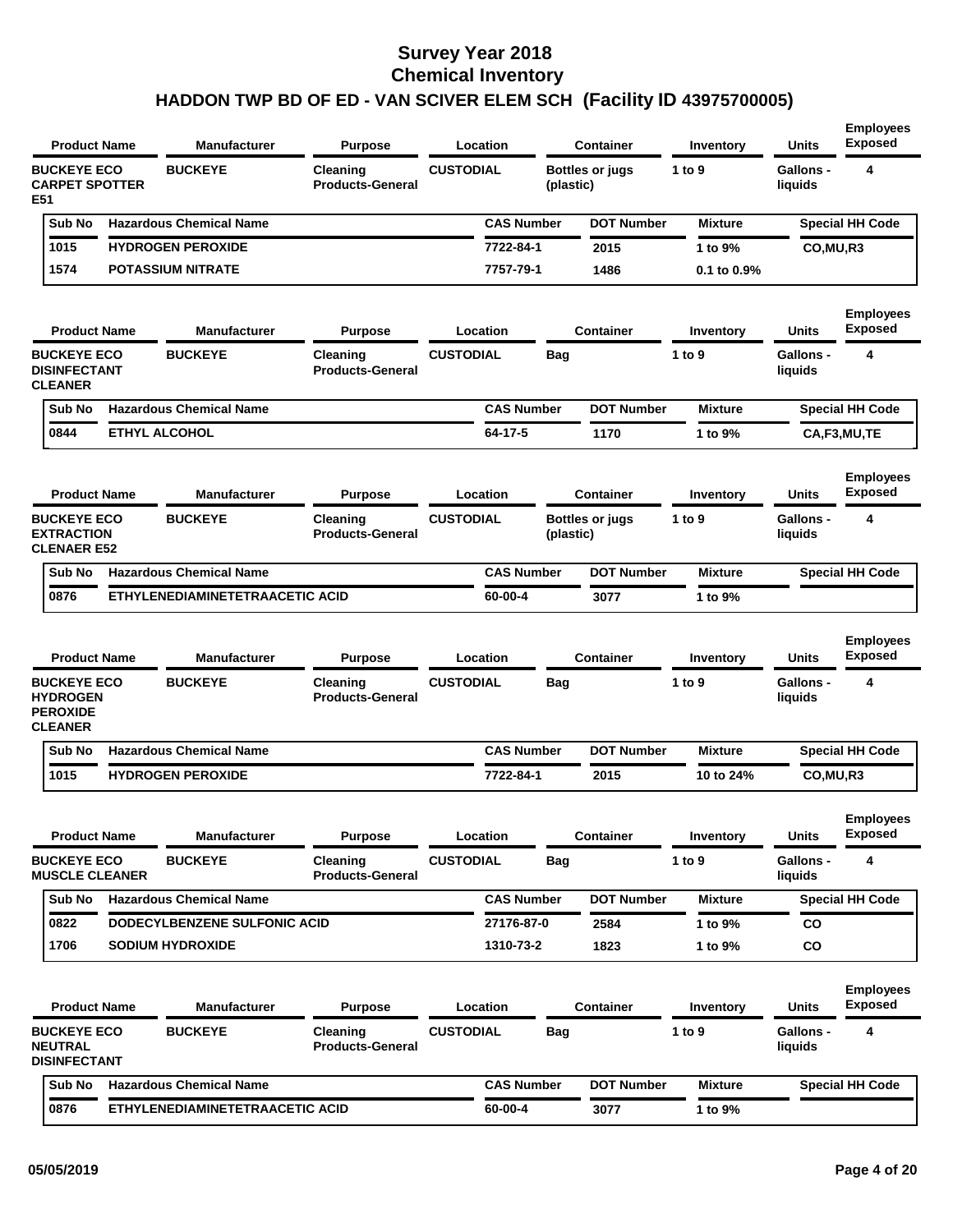| <b>Product Name</b>                                             |                  | <b>Manufacturer</b>            | <b>Purpose</b>                      | Location           |           | <b>Container</b>       | Inventory        | <b>Units</b>                | <b>Employees</b><br><b>Exposed</b> |
|-----------------------------------------------------------------|------------------|--------------------------------|-------------------------------------|--------------------|-----------|------------------------|------------------|-----------------------------|------------------------------------|
| <b>CAM 2 SUPER PRO</b><br><b>MAX 10W-30</b><br><b>MOTOR OIL</b> |                  | CAM <sub>2</sub>               | <b>Motor Oil</b>                    | <b>MAINTENANCE</b> | (plastic) | <b>Bottles or jugs</b> | Less than 1      | <b>Gallons -</b><br>liquids | 4                                  |
| Sub No                                                          |                  | <b>Hazardous Chemical Name</b> |                                     | <b>CAS Number</b>  |           | <b>DOT Number</b>      | <b>Mixture</b>   |                             | <b>Special HH Code</b>             |
| 2651                                                            | <b>MOTOR OIL</b> |                                |                                     |                    |           | 1270                   | 100%             |                             |                                    |
| <b>Product Name</b>                                             |                  | <b>Manufacturer</b>            | <b>Purpose</b>                      | Location           |           | <b>Container</b>       | <b>Inventory</b> | Units                       | <b>Employees</b><br><b>Exposed</b> |
| <b>CHEWING GUM</b><br><b>REMOVER</b>                            |                  | <b>ABC COMPOUNDING</b><br>CO.  | Cleaning<br><b>Products-General</b> | <b>CUSTODIAL</b>   | Can       |                        | Less than 1      | <b>Pounds -</b><br>solids   | 4                                  |
| Sub No                                                          |                  | <b>Hazardous Chemical Name</b> |                                     | <b>CAS Number</b>  |           | <b>DOT Number</b>      | <b>Mixture</b>   |                             | <b>Special HH Code</b>             |
| 1040                                                            | <b>ISOBUTANE</b> |                                |                                     | 75-28-5            |           | 1969                   | 80 to 89%        | F4                          |                                    |
| 1594                                                            | <b>PROPANE</b>   |                                |                                     | 74-98-6            |           | 1978                   | 10 to 24%        | F4                          |                                    |
| <b>Product Name</b>                                             |                  | <b>Manufacturer</b>            | <b>Purpose</b>                      | Location           |           | <b>Container</b>       | Inventory        | Units                       | <b>Employees</b><br><b>Exposed</b> |
| <b>CHEWING GUM</b><br><b>REMOVER</b>                            |                  | <b>INDCO</b>                   | Cleaning<br><b>Products-General</b> | <b>CUSTODIAL</b>   | Can       |                        | 1 to 9           | <b>Pounds -</b><br>solids   | 4                                  |
| Sub No                                                          |                  | <b>Hazardous Chemical Name</b> |                                     | <b>CAS Number</b>  |           | <b>DOT Number</b>      | <b>Mixture</b>   |                             | <b>Special HH Code</b>             |
| 0273                                                            | <b>BUTANE</b>    |                                |                                     | 106-97-8           |           | 1011                   | 80 to 89%        | F4                          |                                    |
| 1594                                                            | <b>PROPANE</b>   |                                |                                     | 74-98-6            |           | 1978                   | 10 to 24%        | F4                          |                                    |
| <b>Product Name</b>                                             |                  | <b>Manufacturer</b>            | <b>Purpose</b>                      | Location           |           | <b>Container</b>       | Inventory        | Units                       | <b>Employees</b><br><b>Exposed</b> |
| <b>CHEWING GUM</b><br><b>REMOVER</b>                            |                  | <b>AMP</b>                     | Cleaning<br><b>Products-General</b> | <b>CUSTODIAL</b>   | Can       |                        | Less than 1      | Pounds -<br>solids          | 4                                  |
| Sub No                                                          |                  | <b>Hazardous Chemical Name</b> |                                     | <b>CAS Number</b>  |           | <b>DOT Number</b>      | <b>Mixture</b>   |                             | <b>Special HH Code</b>             |
| 1040                                                            | <b>ISOBUTANE</b> |                                |                                     | 75-28-5            |           | 1969                   | <b>Unknown</b>   | F4                          |                                    |
| 1340                                                            | n-HEXANE         |                                |                                     | 110-54-3           |           | 1208                   | <b>Unknown</b>   | F3                          |                                    |
| <b>Product Name</b>                                             |                  | <b>Manufacturer</b>            | <b>Purpose</b>                      | Location           |           | <b>Container</b>       | Inventory        | Units                       | <b>Employees</b><br><b>Exposed</b> |
| <b>CHROMACRYL</b><br><b>TEXTILE MEDIUM</b>                      |                  | <b>CHROMA INC.</b>             | <b>Art Products</b>                 | ART                | (plastic) | <b>Bottles or jugs</b> | Less than 1      | Gallons -<br>liquids        | 4                                  |
| Sub No                                                          |                  | <b>Hazardous Chemical Name</b> |                                     | <b>CAS Number</b>  |           | <b>DOT Number</b>      | <b>Mixture</b>   |                             | <b>Special HH Code</b>             |
| 0084                                                            | <b>AMMONIA</b>   |                                |                                     | 7664-41-7          |           | 1005                   | <b>Unknown</b>   | CO                          |                                    |
| <b>Product Name</b>                                             |                  | <b>Manufacturer</b>            | <b>Purpose</b>                      | Location           |           | Container              | Inventory        | <b>Units</b>                | <b>Employees</b><br><b>Exposed</b> |
| <b>CLEAN ASSIST HIL-</b><br><b>TEX 344</b>                      |                  | <b>HILLYARD</b>                | Cleaning<br><b>Products-General</b> | <b>CUSTODIAL</b>   |           | <b>Plastic drum</b>    | 10 to 99         | Gallons -<br>liquids        | 4                                  |
|                                                                 |                  |                                |                                     |                    |           |                        |                  |                             |                                    |
| Sub No                                                          |                  | <b>Hazardous Chemical Name</b> |                                     | <b>CAS Number</b>  |           | <b>DOT Number</b>      | <b>Mixture</b>   |                             | <b>Special HH Code</b>             |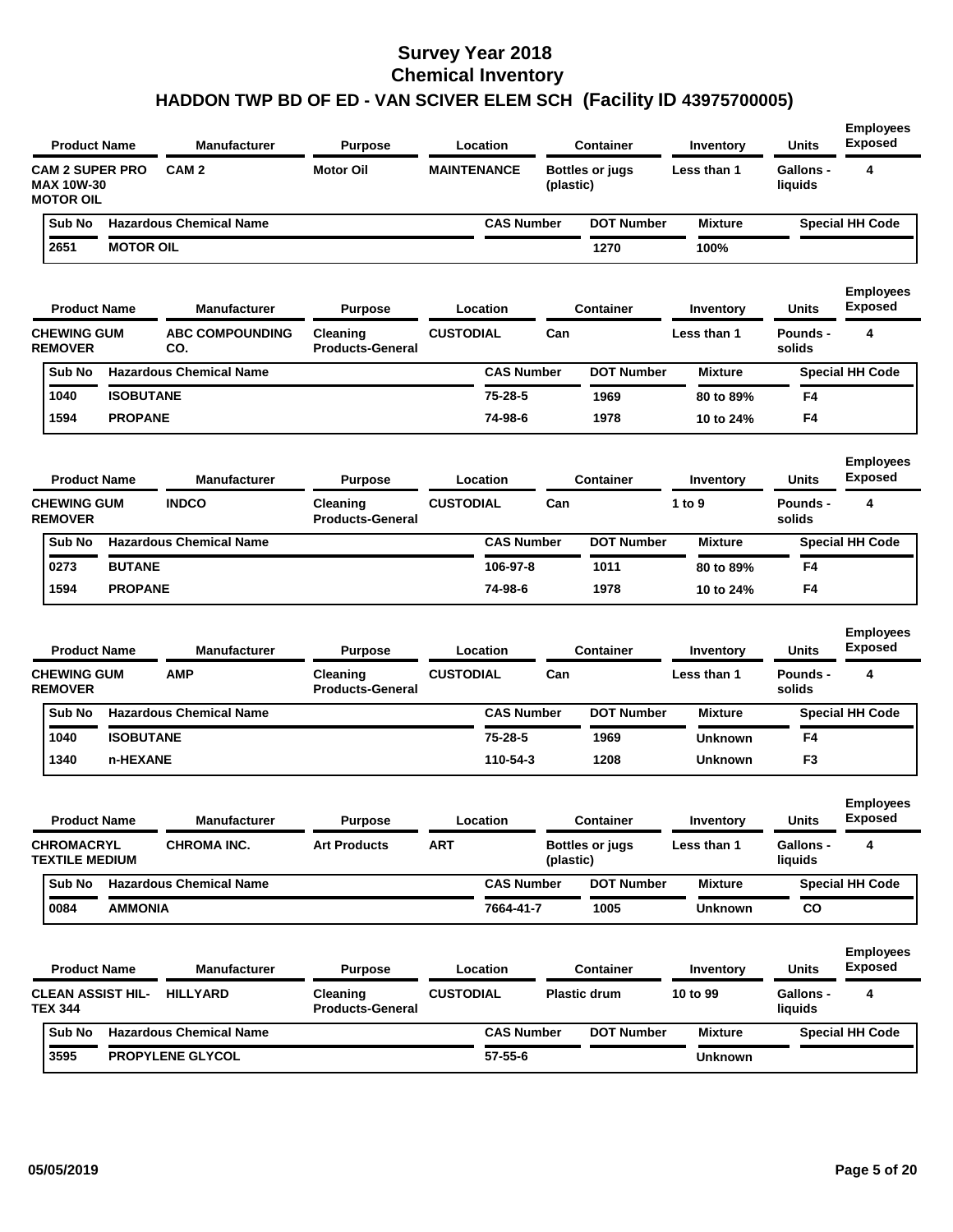|                                                               | <b>Product Name</b> | <b>Manufacturer</b>                  | <b>Purpose</b>                      | Location          |           | Container              | Inventory      | Units                       | <b>Employees</b><br><b>Exposed</b> |
|---------------------------------------------------------------|---------------------|--------------------------------------|-------------------------------------|-------------------|-----------|------------------------|----------------|-----------------------------|------------------------------------|
| <b>CLEAN ON THE GO</b><br><b>CLEAN BY PEROXY</b><br>15        |                     | <b>SPARTAN</b>                       | Cleaning<br><b>Products-General</b> | <b>CUSTODIAL</b>  | (plastic) | <b>Bottles or jugs</b> | 1 to 9         | <b>Gallons -</b><br>liquids | 4                                  |
| Sub No                                                        |                     | <b>Hazardous Chemical Name</b>       |                                     | <b>CAS Number</b> |           | <b>DOT Number</b>      | <b>Mixture</b> |                             | <b>Special HH Code</b>             |
| 1015                                                          |                     | <b>HYDROGEN PEROXIDE</b>             |                                     | 7722-84-1         |           | 2015                   | 1 to 9%        | CO,MU,R3                    |                                    |
|                                                               | <b>Product Name</b> | <b>Manufacturer</b>                  | <b>Purpose</b>                      | Location          |           | Container              | Inventory      | Units                       | <b>Employees</b><br><b>Exposed</b> |
| <b>CLEAN ON THE GO</b><br><b>FOAMY BATH</b><br><b>CLEANER</b> |                     | <b>SPARTAN</b>                       | Cleaning<br><b>Products-General</b> | <b>CUSTODIAL</b>  | (plastic) | <b>Bottles or jugs</b> | 1 to 9         | <b>Gallons -</b><br>liquids | 4                                  |
| Sub No                                                        |                     | <b>Hazardous Chemical Name</b>       |                                     | <b>CAS Number</b> |           | <b>DOT Number</b>      | <b>Mixture</b> |                             | <b>Special HH Code</b>             |
| 0844                                                          |                     | <b>ETHYL ALCOHOL</b>                 |                                     | 64-17-5           |           | 1170                   | 1 to 9%        |                             | CA,F3,MU,TE                        |
|                                                               | <b>Product Name</b> | <b>Manufacturer</b>                  | <b>Purpose</b>                      | Location          |           | <b>Container</b>       | Inventory      | Units                       | <b>Employees</b><br><b>Exposed</b> |
| <b>CLEAN ON THE GO</b><br>HDQ C2                              |                     | <b>SPARTAN</b>                       | Cleaning<br><b>Products-General</b> | <b>CUSTODIAL</b>  | (plastic) | <b>Bottles or jugs</b> | 10 to 99       | Gallons -<br>liquids        | 4                                  |
|                                                               |                     |                                      |                                     | <b>CAS Number</b> |           | <b>DOT Number</b>      | <b>Mixture</b> |                             | <b>Special HH Code</b>             |
| Sub No                                                        |                     | <b>Hazardous Chemical Name</b>       |                                     |                   |           |                        |                |                             |                                    |
| 0844                                                          |                     | <b>ETHYL ALCOHOL</b>                 |                                     | 64-17-5           |           | 1170                   | 1 to 9%        |                             | CA,F3,MU,TE                        |
|                                                               | <b>Product Name</b> | <b>Manufacturer</b>                  | <b>Purpose</b>                      | Location          |           | <b>Container</b>       | Inventory      | Units                       | <b>Employees</b><br><b>Exposed</b> |
| <b>CLEAN ON THE GO</b><br><b>NABC CONC. 1</b>                 |                     | <b>SPARTAN</b>                       | Cleaning<br><b>Products-General</b> | <b>CUSTODIAL</b>  | (plastic) | <b>Bottles or jugs</b> | 1 to 9         | <b>Gallons -</b><br>liquids | 4                                  |
| Sub No                                                        |                     | <b>Hazardous Chemical Name</b>       |                                     | <b>CAS Number</b> |           | <b>DOT Number</b>      | <b>Mixture</b> |                             | <b>Special HH Code</b>             |
| 1076                                                          |                     | <b>ISOPROPYL ALCOHOL</b>             |                                     | 67-63-0           |           | 1219                   | 1 to 9%        | F <sub>3</sub>              |                                    |
|                                                               | <b>Product Name</b> | <b>Manufacturer</b>                  | <b>Purpose</b>                      | Location          |           | <b>Container</b>       | Inventory      | Units                       | <b>Employees</b><br><b>Exposed</b> |
| <b>CLEAR FLUSH</b>                                            |                     | <b>NATIONAL</b><br><b>CHEMSEARCH</b> | Cleaning<br><b>Products-General</b> | <b>MAINT.</b>     | (plastic) | <b>Bottles or jugs</b> | Less than 1    | <b>Gallons -</b><br>liquids | 4                                  |
| Sub No                                                        |                     | <b>Hazardous Chemical Name</b>       |                                     | <b>CAS Number</b> |           | <b>DOT Number</b>      | <b>Mixture</b> |                             | <b>Special HH Code</b>             |
| 1698                                                          |                     | SODIUM DODECYLBENZENE SULFONATE      |                                     | 25155-30-0        |           | 3077                   | <b>Unknown</b> |                             |                                    |
|                                                               | <b>Product Name</b> | <b>Manufacturer</b>                  | <b>Purpose</b>                      | Location          |           | <b>Container</b>       | Inventory      | Units                       | <b>Employees</b><br><b>Exposed</b> |
| <b>CLING N CLEAN</b>                                          |                     | <b>SPRUCE INDUSTRIES</b>             | Cleaning<br><b>Products-General</b> | <b>CUSTODIAL</b>  | (plastic) | <b>Bottles or jugs</b> | 1 to 9         | Gallons -<br>liquids        | 4                                  |
| Sub No                                                        |                     | <b>Hazardous Chemical Name</b>       |                                     | <b>CAS Number</b> |           | <b>DOT Number</b>      | <b>Mixture</b> |                             | <b>Special HH Code</b>             |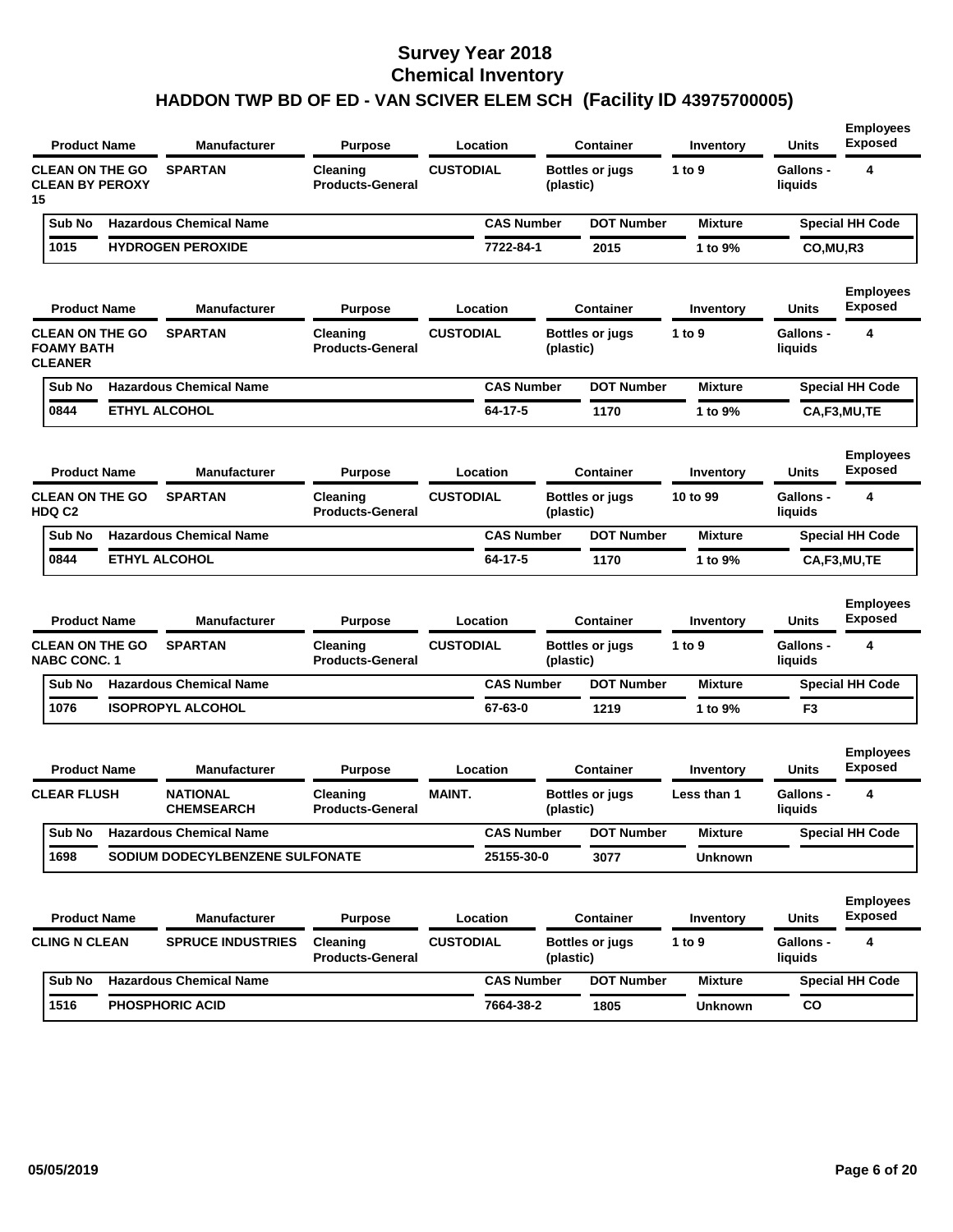| <b>Product Name</b>                                           |                       | <b>Manufacturer</b>                                  | <b>Purpose</b>                      |                    | Location          |           | <b>Container</b>       | Inventory        | <b>Units</b>                | <b>Employees</b><br>Exposed |
|---------------------------------------------------------------|-----------------------|------------------------------------------------------|-------------------------------------|--------------------|-------------------|-----------|------------------------|------------------|-----------------------------|-----------------------------|
| <b>CLOROX CLEAN-UP</b>                                        |                       | <b>CLOROX CO.</b>                                    | Cleaning<br><b>Products-General</b> | <b>CUSTODIAL</b>   |                   | (plastic) | <b>Bottles or jugs</b> | Less than 1      | <b>Gallons -</b><br>liquids | 4                           |
| Sub No                                                        |                       | <b>Hazardous Chemical Name</b>                       |                                     |                    | <b>CAS Number</b> |           | <b>DOT Number</b>      | <b>Mixture</b>   |                             | <b>Special HH Code</b>      |
| 1706                                                          |                       | <b>SODIUM HYDROXIDE</b>                              |                                     |                    | 1310-73-2         |           | 1823                   | 1 to 9%          | <b>CO</b>                   |                             |
| 1707                                                          |                       | <b>SODIUM HYPOCHLORITE</b>                           |                                     |                    | 7681-52-9         |           | 1791                   | 1 to 9%          | <b>CO</b>                   |                             |
| <b>Product Name</b>                                           |                       | <b>Manufacturer</b>                                  | <b>Purpose</b>                      |                    | Location          |           | <b>Container</b>       | <b>Inventory</b> | <b>Units</b>                | <b>Employees</b><br>Exposed |
| <b>CONTEMPO PAINT</b><br><b>OIL GREASE</b><br><b>SOLUTION</b> |                       | <b>SPARTAN</b>                                       | Cleaning<br><b>Products-General</b> | <b>CUSTODIAL</b>   |                   | (plastic) | <b>Bottles or jugs</b> | Less than 1      | Gallons -<br>liquids        | 4                           |
| Sub No                                                        |                       | <b>Hazardous Chemical Name</b>                       |                                     |                    | <b>CAS Number</b> |           | <b>DOT Number</b>      | <b>Mixture</b>   |                             | <b>Special HH Code</b>      |
| 0006                                                          | <b>ACETONE</b>        |                                                      |                                     |                    | 67-64-1           |           | 1090                   | 1 to 9%          | F <sub>3</sub>              |                             |
| <b>Product Name</b>                                           |                       | <b>Manufacturer</b>                                  | <b>Purpose</b>                      |                    | Location          |           | Container              | Inventory        | <b>Units</b>                | <b>Employees</b><br>Exposed |
| <b>CUT-THRU VC</b>                                            |                       | <b>MULTI-MIST</b><br>(NATIONAL<br><b>CHEMSEARCH)</b> | Cleaning<br><b>Products-General</b> | <b>CUSTODIAL</b>   |                   | (plastic) | <b>Bottles or jugs</b> | 1 to 9           | Gallons -<br>liquids        | 4                           |
| Sub No                                                        |                       | <b>Hazardous Chemical Name</b>                       |                                     |                    | <b>CAS Number</b> |           | <b>DOT Number</b>      | <b>Mixture</b>   |                             | <b>Special HH Code</b>      |
| 1003                                                          |                       | <b>HEXYLENE GLYCOL</b>                               |                                     |                    | 107-41-5          |           | 1993                   | <b>Unknown</b>   |                             |                             |
| <b>Product Name</b>                                           |                       | <b>Manufacturer</b>                                  | <b>Purpose</b>                      |                    | Location          |           | <b>Container</b>       | Inventory        | <b>Units</b>                | Employees<br>Exposed        |
| <b>DAP DURABOND</b><br><b>UNSANDED GROUT</b>                  |                       | <b>BOSTIK INC.</b>                                   | Other                               | <b>MAINTENANCE</b> |                   | (plastic) | <b>Bottles or jugs</b> | 1 to 9           | Pounds -<br>solids          | 4                           |
| Sub No                                                        |                       | <b>Hazardous Chemical Name</b>                       |                                     |                    | <b>CAS Number</b> |           | <b>DOT Number</b>      | <b>Mixture</b>   |                             | <b>Special HH Code</b>      |
| 0342                                                          |                       | <b>CARBON BLACK</b>                                  |                                     |                    | 1333-86-4         |           | 1361                   | 1 to 9%          | <b>CA</b>                   |                             |
| 0434                                                          |                       | <b>CHROMIC OXIDE</b>                                 |                                     |                    | 1308-38-9         |           | 3077                   | 1 to 9%          |                             |                             |
| 1036                                                          | <b>IRON OXIDE</b>     |                                                      |                                     |                    | 1309-37-1         |           |                        | 1 to 9%          |                             |                             |
| 1660                                                          | <b>SILICA, QUARTZ</b> |                                                      |                                     |                    | 14808-60-7        |           |                        | 60 to 69%        | <b>CA</b>                   |                             |
| 1661                                                          |                       | <b>SILICATE, PORTLAND CEMENT</b>                     |                                     |                    | 65997-15-1        |           |                        | 25 to 49%        |                             |                             |
| 1861                                                          |                       | <b>TITANIUM DIOXIDE</b>                              |                                     |                    | 13463-67-7        |           |                        | 1 to 9%          |                             |                             |
| 4015                                                          | <b>GYPSUM</b>         |                                                      |                                     |                    | 13397-24-5        |           |                        | 1 to 9%          |                             |                             |

| <b>Product Name</b>                            | <b>Manufacturer</b>            | <b>Purpose</b>                      |                  | Location          |           | Container              | Inventory      | <b>Units</b>                | <b>Employees</b><br><b>Exposed</b> |
|------------------------------------------------|--------------------------------|-------------------------------------|------------------|-------------------|-----------|------------------------|----------------|-----------------------------|------------------------------------|
| <b>DUST MOP DUST</b><br><b>CLOTH TREATMENT</b> | <b>SPARTAN</b>                 | Cleaning<br><b>Products-General</b> | <b>CUSTODIAL</b> |                   | (plastic) | <b>Bottles or jugs</b> | 1 to 9         | <b>Gallons -</b><br>liauids | 4                                  |
| <b>Sub No</b>                                  | <b>Hazardous Chemical Name</b> |                                     |                  | <b>CAS Number</b> |           | <b>DOT Number</b>      | <b>Mixture</b> |                             | <b>Special HH Code</b>             |
| 0878                                           | <b>ETHYLENE GLYCOL</b>         |                                     |                  | 107-21-1          |           | 3082                   | 1 to 9%        |                             |                                    |
| 2648                                           | <b>PETROLEUM DISTILLATES</b>   |                                     |                  | 8002-05-9         |           | 1268                   | 1 to 9%        | F <sub>3</sub>              |                                    |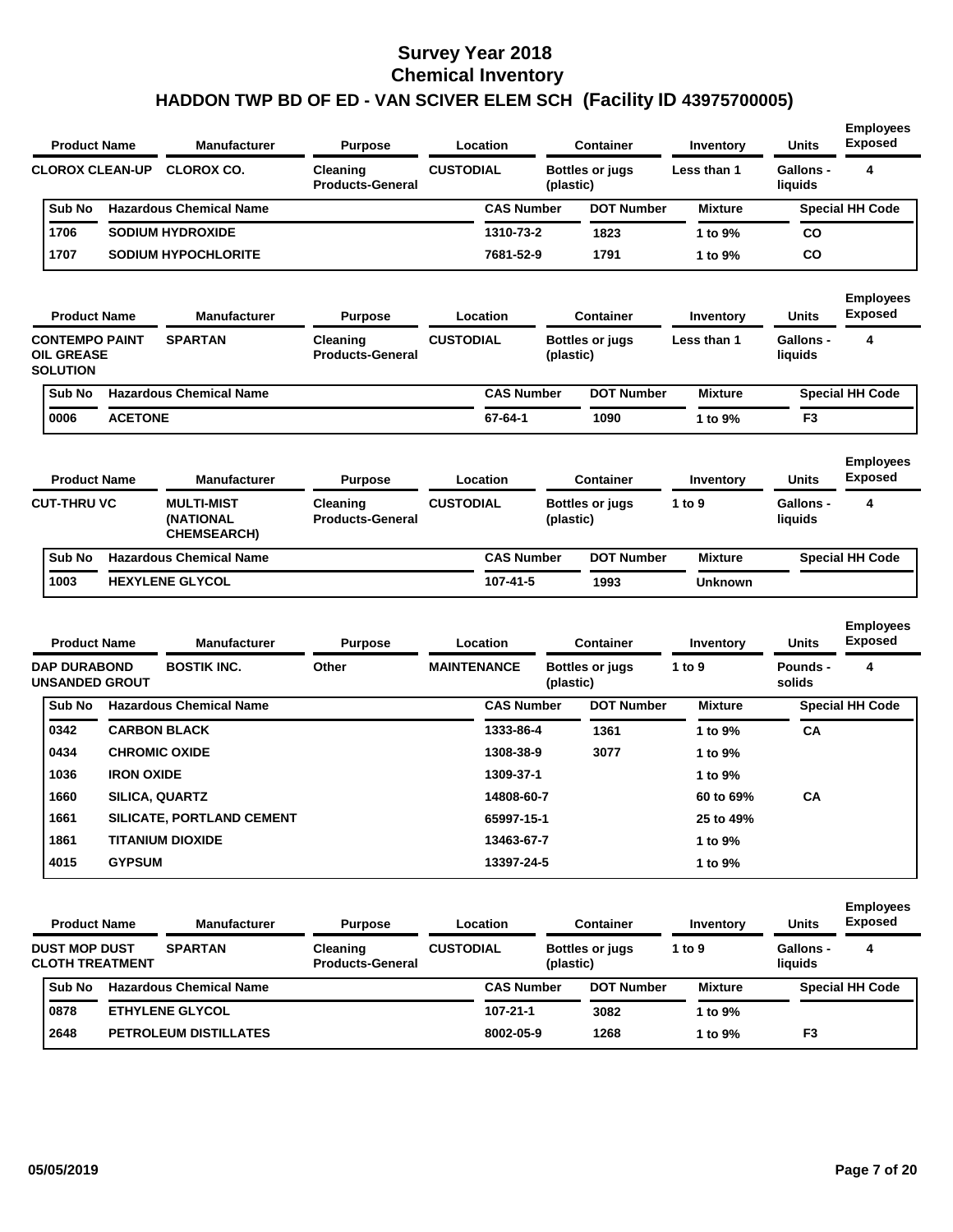| <b>Product Name</b>                                   |                | <b>Manufacturer</b>                   | <b>Purpose</b>                               |                    | Location          |           | <b>Container</b>                           | Inventory                | <b>Units</b>                | <b>Employees</b><br><b>Exposed</b>      |
|-------------------------------------------------------|----------------|---------------------------------------|----------------------------------------------|--------------------|-------------------|-----------|--------------------------------------------|--------------------------|-----------------------------|-----------------------------------------|
| <b>ECOPCO JET</b><br><b>INSECTICIDE</b>               |                | <b>PRENTISS INC.</b>                  | <b>Pesticide/Insectic MAINTENANCE</b><br>ide |                    |                   | Can       |                                            | Less than 1              | Pounds -<br>solids          | 4                                       |
| Sub No                                                |                | <b>Hazardous Chemical Name</b>        |                                              |                    | <b>CAS Number</b> |           | <b>DOT Number</b>                          | <b>Mixture</b>           |                             | <b>Special HH Code</b>                  |
| 0343                                                  |                | <b>CARBON DIOXIDE</b>                 |                                              |                    | 124-38-9          |           | 1013                                       | 1 to 9%                  |                             |                                         |
| <b>Product Name</b>                                   |                | <b>Manufacturer</b>                   | <b>Purpose</b>                               |                    | Location          |           | <b>Container</b>                           | Inventory                | <b>Units</b>                | <b>Employees</b><br><b>Exposed</b>      |
| ELITE SER.<br><b>BASEBOARD WAX</b><br><b>STRIPPER</b> |                | <b>MD ELITE</b>                       | Other                                        | <b>MAINT.</b>      |                   | Can       |                                            | 1 to 9                   | <b>Pounds -</b><br>solids   | 4                                       |
| Sub No                                                |                | <b>Hazardous Chemical Name</b>        |                                              |                    | <b>CAS Number</b> |           | <b>DOT Number</b>                          | <b>Mixture</b>           |                             | <b>Special HH Code</b>                  |
| 0275                                                  |                | <b>2-BUTOXY ETHANOL</b>               |                                              |                    | 111-76-2          |           | 2369                                       | <b>Unknown</b>           | CA                          |                                         |
| <b>Product Name</b>                                   |                | <b>Manufacturer</b>                   | <b>Purpose</b>                               | <b>CUSTODIAL</b>   | Location          |           | <b>Container</b>                           | Inventory                | <b>Units</b>                | <b>Employees</b><br><b>Exposed</b>      |
| <b>EXPO CLEANING</b><br><b>WIPES</b>                  |                | <b>SANFORD</b>                        | Cleaning<br><b>Products-General</b>          |                    |                   | (plastic) | <b>Bottles or jugs</b>                     | 1 to 9                   | <b>Pounds -</b><br>solids   | 4                                       |
| Sub No                                                |                | <b>Hazardous Chemical Name</b>        |                                              |                    | <b>CAS Number</b> |           | <b>DOT Number</b>                          | <b>Mixture</b>           |                             | <b>Special HH Code</b>                  |
| 1076                                                  |                | <b>ISOPROPYL ALCOHOL</b>              |                                              |                    | 67-63-0           |           | 1219                                       | <b>Unknown</b>           | F3                          |                                         |
| <b>Product Name</b><br><b>EXPO DRY ERASE</b>          |                | <b>Manufacturer</b><br><b>SANFORD</b> | <b>Purpose</b><br>Cleaning                   | <b>THRU SCHOOL</b> | Location          |           | <b>Container</b><br><b>Bottles or jugs</b> | Inventory<br>Less than 1 | Units<br>Gallons -          | <b>Employees</b><br><b>Exposed</b><br>4 |
| <b>CLEANER</b>                                        |                |                                       | <b>Products-General</b>                      |                    |                   | (plastic) |                                            |                          | liquids                     |                                         |
| Sub No                                                |                | <b>Hazardous Chemical Name</b>        |                                              |                    | <b>CAS Number</b> |           | <b>DOT Number</b>                          | <b>Mixture</b>           |                             | <b>Special HH Code</b>                  |
| 0275                                                  |                | <b>2-BUTOXY ETHANOL</b>               |                                              |                    | 111-76-2          |           | 2369                                       | <b>Unknown</b>           | CA                          |                                         |
| 1076                                                  |                | <b>ISOPROPYL ALCOHOL</b>              |                                              |                    | 67-63-0           |           | 1219                                       | <b>Unknown</b>           | F3                          |                                         |
| <b>Product Name</b>                                   |                | Manufacturer                          | <b>Purpose</b>                               |                    | Location          |           | <b>Container</b>                           | Inventory                | <b>Units</b>                | <b>Employees</b><br><b>Exposed</b>      |
| <b>FABRITAC</b>                                       |                | <b>BEACON CHEM.</b>                   | <b>Adhesives</b>                             | <b>MAINT.</b>      |                   | (plastic) | <b>Bottles or jugs</b>                     | Less than 1              | <b>Gallons -</b><br>liquids | 4                                       |
| Sub No                                                |                | <b>Hazardous Chemical Name</b>        |                                              |                    | <b>CAS Number</b> |           | <b>DOT Number</b>                          | <b>Mixture</b>           |                             | <b>Special HH Code</b>                  |
| 0006                                                  | <b>ACETONE</b> |                                       |                                              |                    | 67-64-1           |           | 1090                                       | 70 to 79%                | F3                          |                                         |
| <b>Product Name</b>                                   |                | Manufacturer                          | <b>Purpose</b>                               |                    | Location          |           | <b>Container</b>                           | Inventory                | <b>Units</b>                | <b>Employees</b><br><b>Exposed</b>      |
| <b>FORMULA 409 ALL</b><br><b>PURP. CLEANER</b>        |                | <b>CLOROX CO.</b>                     | Cleaning<br><b>Products-General</b>          | <b>CUSTODIAL</b>   |                   | (plastic) | <b>Bottles or jugs</b>                     | Less than 1              | <b>Gallons -</b><br>liquids | 4                                       |
| Sub No                                                |                | <b>Hazardous Chemical Name</b>        |                                              |                    | <b>CAS Number</b> |           | <b>DOT Number</b>                          | <b>Mixture</b>           |                             | <b>Special HH Code</b>                  |
| 0275                                                  |                | <b>2-BUTOXY ETHANOL</b>               |                                              |                    | 111-76-2          |           | 2369                                       | 1 to 9%                  | CA                          |                                         |
| 0882                                                  |                | <b>ETHYLENE OXIDE</b>                 |                                              |                    | $75 - 21 - 8$     |           | 1040                                       | 0.1 to 0.9%              |                             | CA,F4,MU,R3,TE                          |
| 1706                                                  |                | <b>SODIUM HYDROXIDE</b>               |                                              |                    | 1310-73-2         |           | 1823                                       | 0.1 to 0.9%              | CO                          |                                         |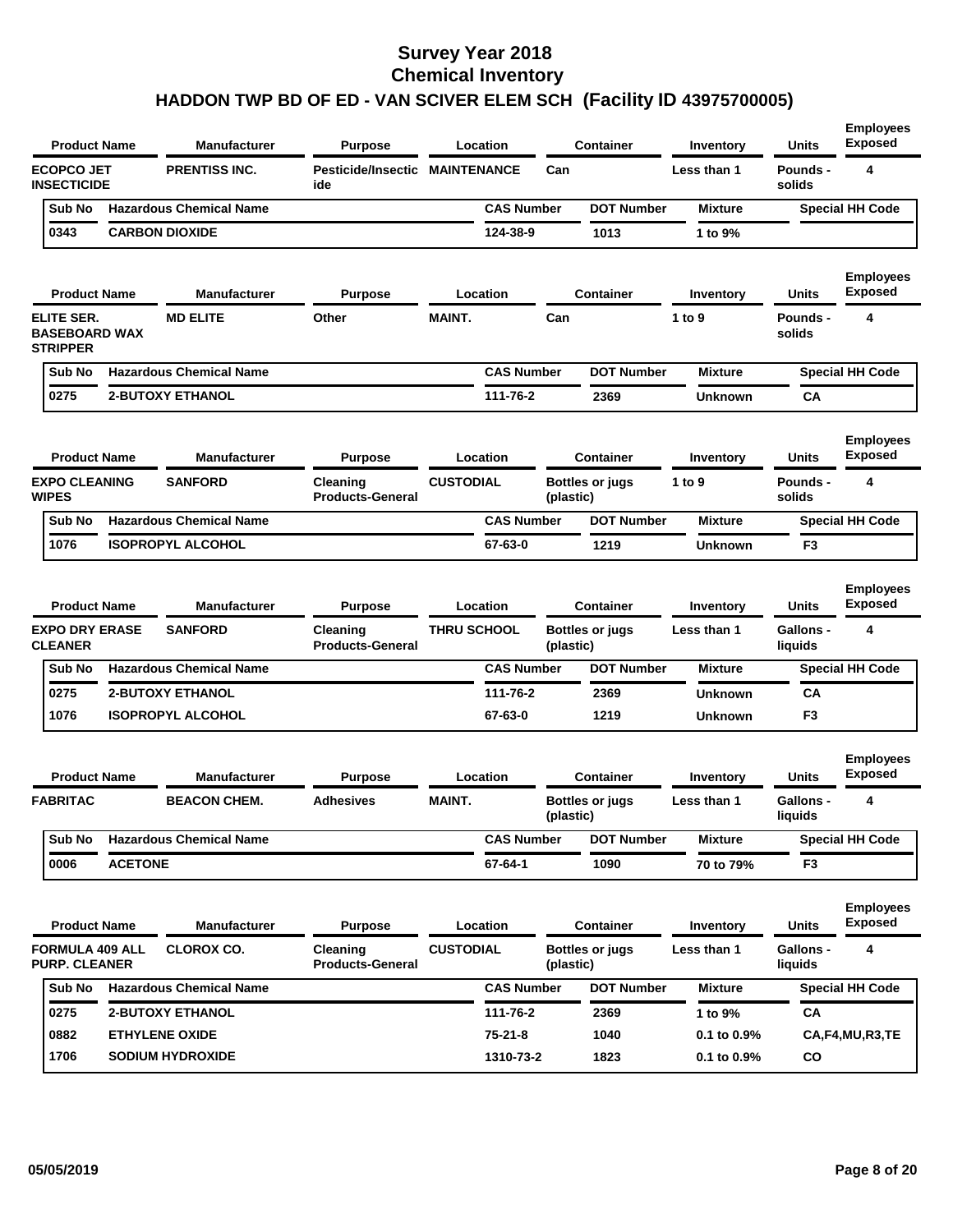| <b>Product Name</b>                                         |                 | Manufacturer                               | Purpose                                                |                  | Location          |           | <b>Container</b>                           | Inventory                | Units                                | <b>Employees</b><br><b>Exposed</b>      |
|-------------------------------------------------------------|-----------------|--------------------------------------------|--------------------------------------------------------|------------------|-------------------|-----------|--------------------------------------------|--------------------------|--------------------------------------|-----------------------------------------|
| <b>FRESH FORCE VC</b>                                       |                 | <b>MANTEK</b>                              | Cleaning<br><b>Products-General</b>                    | <b>CUSTODIAL</b> |                   | (plastic) | <b>Bottles or jugs</b>                     | 1 to 9                   | Gallons -<br>liquids                 | 4                                       |
| Sub No                                                      |                 | <b>Hazardous Chemical Name</b>             |                                                        |                  | <b>CAS Number</b> |           | <b>DOT Number</b>                          | <b>Mixture</b>           |                                      | <b>Special HH Code</b>                  |
| 1003                                                        |                 | <b>HEXYLENE GLYCOL</b>                     |                                                        |                  | 107-41-5          |           | 1993                                       | 10 to 24%                |                                      |                                         |
| <b>Product Name</b>                                         |                 | <b>Manufacturer</b>                        | Purpose                                                |                  | Location          |           | <b>Container</b>                           | Inventory                | Units                                | <b>Employees</b><br><b>Exposed</b>      |
| <b>GASOLINE</b>                                             |                 | <b>GENERIC</b>                             | Fuel                                                   | <b>MAINT.</b>    |                   | (plastic) | <b>Bottles or jugs</b>                     | 10 to 99                 | Gallons -<br>liquids                 | 4                                       |
| Sub No                                                      |                 | <b>Hazardous Chemical Name</b>             |                                                        |                  | <b>CAS Number</b> |           | <b>DOT Number</b>                          | <b>Mixture</b>           |                                      | <b>Special HH Code</b>                  |
| 0957                                                        | <b>GASOLINE</b> |                                            |                                                        |                  | 8006-61-9         |           | 1203                                       | 100%                     | CA,F3                                |                                         |
| <b>Product Name</b>                                         |                 | <b>Manufacturer</b>                        | Purpose                                                |                  | Location          |           | <b>Container</b>                           | Inventory                | Units                                | <b>Employees</b><br><b>Exposed</b>      |
| <b>GENTLE TOUCH</b>                                         |                 | <b>SIMONIZ</b>                             | Cleaning<br><b>Products-General</b>                    | <b>CUSTODIAL</b> |                   | (plastic) | <b>Bottles or jugs</b>                     | 1 to 9                   | <b>Gallons -</b><br>liquids          | 4                                       |
| Sub No                                                      |                 | <b>Hazardous Chemical Name</b>             |                                                        |                  | <b>CAS Number</b> |           | <b>DOT Number</b>                          | <b>Mixture</b>           |                                      | <b>Special HH Code</b>                  |
| 4001                                                        |                 | <b>CALCIUM CARBONATE</b>                   |                                                        |                  | 1317-65-3         |           |                                            | <b>Unknown</b>           |                                      |                                         |
| <b>Product Name</b><br><b>HYDROGEN</b><br><b>PEROXIDE 3</b> |                 | <b>Manufacturer</b><br><b>HENRY SCHEIN</b> | Purpose<br><b>Medical/First Aid</b><br><b>Supplies</b> | <b>NURSE</b>     | Location          | (plastic) | <b>Container</b><br><b>Bottles or jugs</b> | Inventory<br>Less than 1 | Units<br><b>Gallons -</b><br>liquids | <b>Employees</b><br><b>Exposed</b><br>4 |
| <b>SOLUTION</b>                                             |                 |                                            |                                                        |                  |                   |           |                                            |                          |                                      |                                         |
| Sub No                                                      |                 | <b>Hazardous Chemical Name</b>             |                                                        |                  | <b>CAS Number</b> |           | <b>DOT Number</b>                          | <b>Mixture</b>           |                                      | <b>Special HH Code</b>                  |
| 1015                                                        |                 | <b>HYDROGEN PEROXIDE</b>                   |                                                        |                  | 7722-84-1         |           | 2015                                       | 1 to 9%                  | CO, MU, R3                           |                                         |
| <b>Product Name</b>                                         |                 | Manufacturer                               | Purpose                                                |                  | Location          |           | <b>Container</b>                           | Inventory                | Units                                | <b>Employees</b><br><b>Exposed</b>      |
| <b>HYDROGEN</b><br><b>PEROXIDE 3</b><br>SOLUTION            |                 | <b>CUMBERLAND SWAN</b>                     | <b>Medical/First Aid</b><br><b>Supplies</b>            | <b>NURSE</b>     |                   | (plastic) | <b>Bottles or jugs</b>                     | Less than 1              | <b>Gallons -</b><br>liquids          | 4                                       |
| Sub No                                                      |                 | <b>Hazardous Chemical Name</b>             |                                                        |                  | <b>CAS Number</b> |           | <b>DOT Number</b>                          | <b>Mixture</b>           |                                      | <b>Special HH Code</b>                  |
| 1015                                                        |                 | <b>HYDROGEN PEROXIDE</b>                   |                                                        |                  | 7722-84-1         |           | 2015                                       | 1 to 9%                  | CO, MU, R3                           |                                         |
| <b>Product Name</b>                                         |                 | <b>Manufacturer</b>                        | <b>Purpose</b>                                         |                  | Location          |           | <b>Container</b>                           | Inventory                | <b>Units</b>                         | <b>Employees</b><br><b>Exposed</b>      |
| <b>IHS FOAM</b><br><b>SANITIZER</b>                         |                 | <b>HILLYARD</b>                            | Cleaning<br><b>Products-General</b>                    | <b>CUSTODIAL</b> |                   | (plastic) | <b>Bottles or jugs</b>                     | 1 to 9                   | <b>Gallons -</b><br>liquids          | 4                                       |
| Sub No                                                      |                 | <b>Hazardous Chemical Name</b>             |                                                        |                  | <b>CAS Number</b> |           | <b>DOT Number</b>                          | <b>Mixture</b>           |                                      | <b>Special HH Code</b>                  |
| 0844                                                        |                 | ETHYL ALCOHOL                              |                                                        |                  | 64-17-5           |           | 1170                                       | 60 to 69%                |                                      | CA,F3,MU,TE                             |
| 1076                                                        |                 | <b>ISOPROPYL ALCOHOL</b>                   |                                                        |                  |                   |           |                                            |                          |                                      |                                         |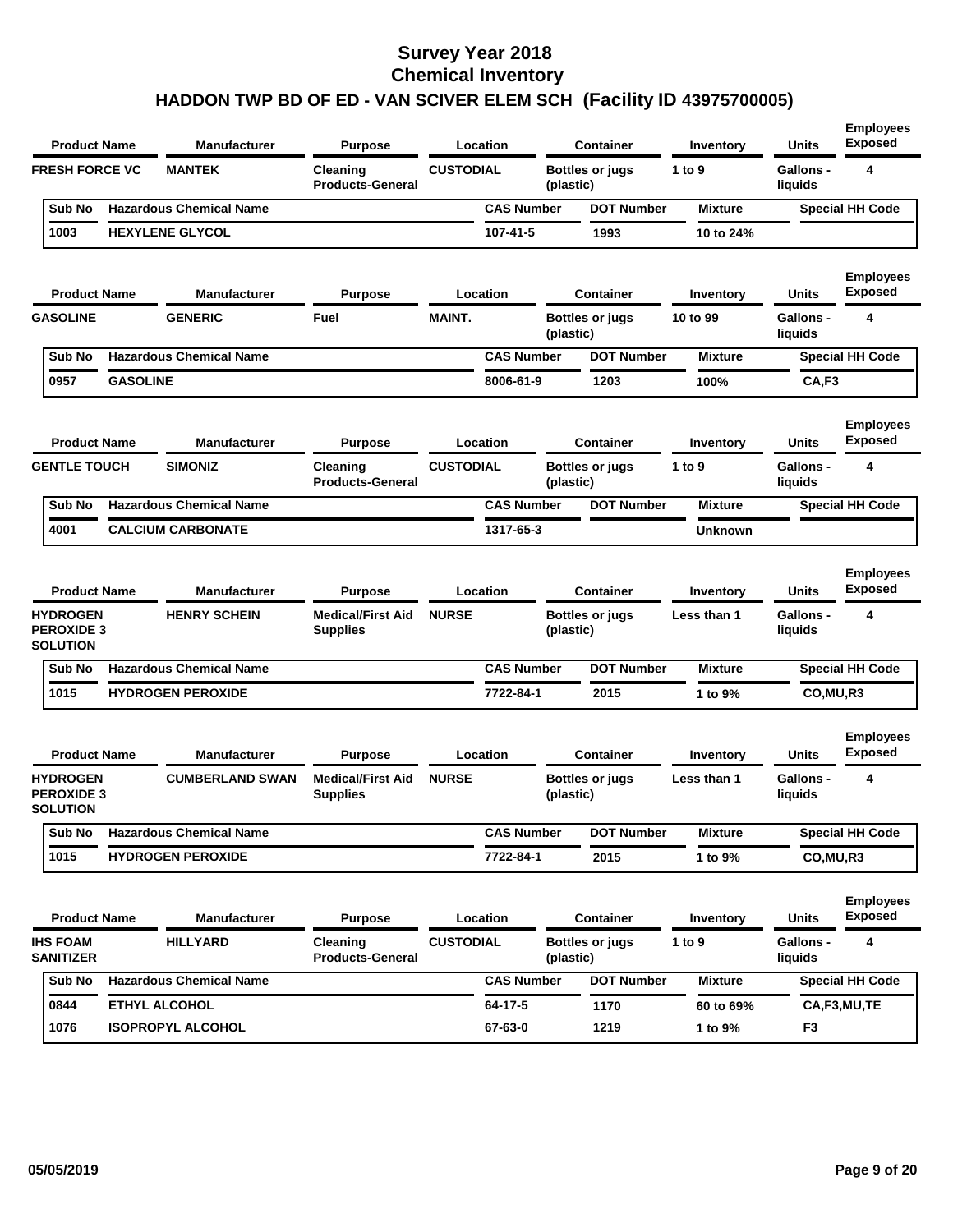| <b>Product Name</b>                                               |                | <b>Manufacturer</b>               | <b>Purpose</b>                       |                    | Location          |           | Container              | Inventory      | <b>Units</b>                | <b>Employees</b><br><b>Exposed</b> |
|-------------------------------------------------------------------|----------------|-----------------------------------|--------------------------------------|--------------------|-------------------|-----------|------------------------|----------------|-----------------------------|------------------------------------|
| <b>ISOPROPYL</b><br><b>ALCOHOL 70</b>                             |                | <b>CUMBERLAND SWAN</b>            | <b>Medical/First Aid</b><br>Supplies | <b>NURSE</b>       |                   | (plastic) | <b>Bottles or jugs</b> | Less than 1    | <b>Gallons -</b><br>liquids | 4                                  |
| Sub No                                                            |                | <b>Hazardous Chemical Name</b>    |                                      |                    | <b>CAS Number</b> |           | <b>DOT Number</b>      | <b>Mixture</b> |                             | <b>Special HH Code</b>             |
| 1076                                                              |                | <b>ISOPROPYL ALCOHOL</b>          |                                      |                    | 67-63-0           |           | 1219                   | 70 to 79%      | F <sub>3</sub>              |                                    |
| <b>Product Name</b>                                               |                | <b>Manufacturer</b>               | <b>Purpose</b>                       |                    | Location          |           | Container              | Inventory      | Units                       | <b>Employees</b><br><b>Exposed</b> |
| <b>JEWEL EXT. WEAR</b><br><b>FLOOR FINISH</b>                     |                | <b>CAMDEN BAG</b>                 | <b>Floor Wax</b>                     | <b>MAINT.</b>      |                   |           | <b>Plastic drum</b>    | 10 to 99       | <b>Gallons -</b><br>liquids | 4                                  |
| Sub No                                                            |                | <b>Hazardous Chemical Name</b>    |                                      |                    | <b>CAS Number</b> |           | <b>DOT Number</b>      | <b>Mixture</b> |                             | <b>Special HH Code</b>             |
| 0773                                                              |                | <b>DI-n-BUTYL PHTHALATE</b>       |                                      |                    | 84-74-2           |           | 3082                   | 1 to 9%        | TЕ                          |                                    |
| <b>Product Name</b>                                               |                | <b>Manufacturer</b>               | <b>Purpose</b>                       |                    | Location          |           | <b>Container</b>       | Inventory      | <b>Units</b>                | <b>Employees</b><br><b>Exposed</b> |
| <b>JEWEL MOP STRIP</b><br><b>PLUS</b>                             |                | <b>CAMDEN BAG</b>                 | Cleaning<br><b>Products-General</b>  | <b>CUSTODIAL</b>   |                   | (plastic) | <b>Bottles or jugs</b> | 10 to 99       | Gallons -<br>liquids        | 4                                  |
| Sub No                                                            |                | <b>Hazardous Chemical Name</b>    |                                      |                    | <b>CAS Number</b> |           | <b>DOT Number</b>      | <b>Mixture</b> |                             | <b>Special HH Code</b>             |
| 0275                                                              |                | <b>2-BUTOXY ETHANOL</b>           |                                      |                    | 111-76-2          |           | 2369                   | 10 to 24%      | СA                          |                                    |
| 0835                                                              |                | <b>ETHANOLAMINE</b>               |                                      |                    | 141-43-5          |           | 2491                   | 10 to 24%      | CO                          |                                    |
| 0878                                                              |                | <b>ETHYLENE GLYCOL</b>            |                                      |                    | 107-21-1          |           | 3082                   | 1 to 9%        |                             |                                    |
| <b>Product Name</b>                                               |                | <b>Manufacturer</b>               | <b>Purpose</b>                       |                    | Location          |           | <b>Container</b>       | Inventory      | Units                       | <b>Employees</b><br><b>Exposed</b> |
| <b>KLEAN STRIP</b><br><b>LACQUER THINNER</b>                      |                | <b>WM. BARR</b>                   | Other                                | <b>MAINTENANCE</b> |                   | Can       |                        | Less than 1    | <b>Gallons -</b><br>liquids | 4                                  |
| Sub No                                                            |                | <b>Hazardous Chemical Name</b>    |                                      |                    | <b>CAS Number</b> |           | <b>DOT Number</b>      | <b>Mixture</b> |                             | <b>Special HH Code</b>             |
| 0006                                                              | <b>ACETONE</b> |                                   |                                      |                    | 67-64-1           |           | 1090                   | 1 to 9%        | F3                          |                                    |
| 1076                                                              |                | <b>ISOPROPYL ALCOHOL</b>          |                                      |                    | 67-63-0           |           | 1219                   | 10 to 24%      | F <sub>3</sub>              |                                    |
| 1222                                                              |                | <b>METHYL ALCOHOL</b>             |                                      |                    | 67-56-1           |           | 1230                   | 1 to 9%        | F <sub>3</sub> ,TE          |                                    |
| 1258                                                              |                | <b>METHYL ETHYL KETONE</b>        |                                      |                    | 78-93-3           |           | 1193                   | 10 to 24%      | F3                          |                                    |
| 1866                                                              | <b>TOLUENE</b> |                                   |                                      |                    | 108-88-3          |           | 1294                   | 80 to 89%      | F <sub>3</sub> ,TE          |                                    |
| <b>Product Name</b>                                               |                | <b>Manufacturer</b>               | <b>Purpose</b>                       |                    | Location          |           | <b>Container</b>       | Inventory      | Units                       | <b>Employees</b><br><b>Exposed</b> |
| <b>LA'S TOTALLY</b><br><b>AWESOME ALL</b><br><b>PURP. CLEANER</b> |                | <b>AWESOME</b><br><b>PRODUCTS</b> | Cleaning<br><b>Products-General</b>  | <b>CUSTODIAL</b>   |                   | (plastic) | <b>Bottles or jugs</b> | Less than 1    | <b>Gallons -</b><br>liquids | 4                                  |
| Sub No                                                            |                | <b>Hazardous Chemical Name</b>    |                                      |                    | <b>CAS Number</b> |           | <b>DOT Number</b>      | <b>Mixture</b> |                             | <b>Special HH Code</b>             |
| 0275                                                              |                | <b>2-BUTOXY ETHANOL</b>           |                                      |                    | 111-76-2          |           | 2369                   | 1 to 9%        | СA                          |                                    |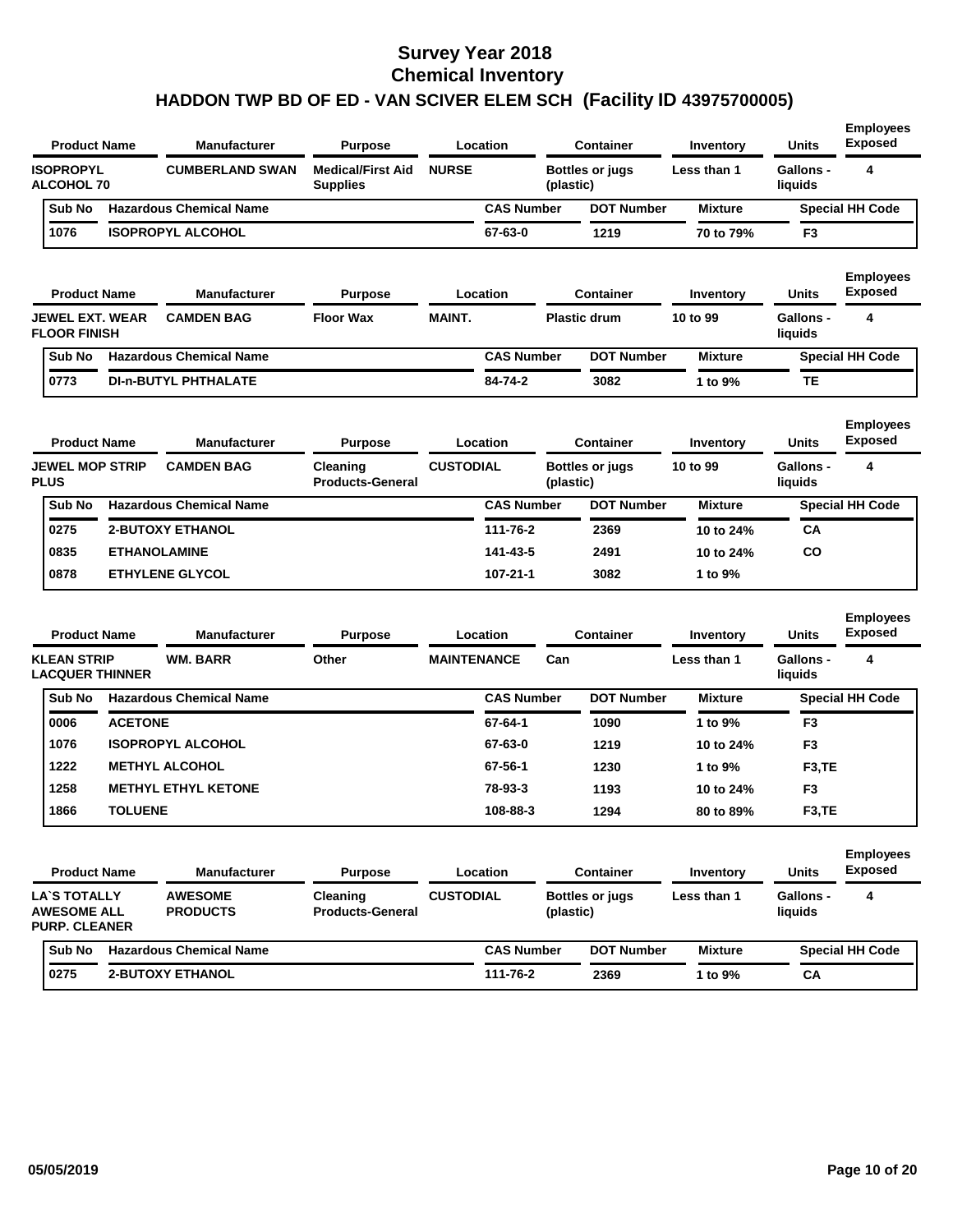| <b>Product Name</b>                                        |                  | Manufacturer                            | <b>Purpose</b>                      |                    | Location          |           | <b>Container</b>       | Inventory        | Units                     | <b>Employees</b><br>Exposed |
|------------------------------------------------------------|------------------|-----------------------------------------|-------------------------------------|--------------------|-------------------|-----------|------------------------|------------------|---------------------------|-----------------------------|
| <b>LIQUID NAILS</b><br><b>HEAVY DUTY</b>                   |                  | <b>MACCO</b>                            | <b>Adhesives</b>                    | <b>MAINTENANCE</b> |                   | Other     |                        | Less than 1      | Gallons -<br>liquids      | 4                           |
| <b>CONSTRUCTION</b><br><b>ADHESIVE</b>                     |                  |                                         |                                     |                    |                   |           |                        |                  |                           |                             |
| Sub No                                                     |                  | <b>Hazardous Chemical Name</b>          |                                     |                    | <b>CAS Number</b> |           | <b>DOT Number</b>      | <b>Mixture</b>   |                           | <b>Special HH Code</b>      |
| 1660                                                       |                  | SILICA, QUARTZ                          |                                     |                    | 14808-60-7        |           |                        | 1 to 9%          | CА                        |                             |
| 1736                                                       |                  | <b>STODDARD SOLVENT</b>                 |                                     |                    | 8052-41-3         |           | 1268                   | 1 to 9%          |                           |                             |
| 2648                                                       |                  | PETROLEUM DISTILLATES                   |                                     |                    | 8002-05-9         |           | 1268                   | 10 to 24%        | F <sub>3</sub>            |                             |
| 2716                                                       |                  | <b>PSEUDOCUMENE</b>                     |                                     |                    | 95-63-6           |           | 2325                   | 1 to 9%          |                           |                             |
| 4001                                                       |                  | <b>CALCIUM CARBONATE</b>                |                                     |                    | 1317-65-3         |           |                        | 10 to 24%        |                           |                             |
| 4016                                                       | <b>KAOLIN</b>    |                                         |                                     |                    | 1332-58-7         |           |                        | 25 to 49%        |                           |                             |
| <b>Product Name</b>                                        |                  | <b>Manufacturer</b>                     | Purpose                             |                    | Location          |           | <b>Container</b>       | Inventory        | <b>Units</b>              | <b>Employees</b><br>Exposed |
|                                                            |                  |                                         |                                     |                    |                   |           |                        |                  |                           |                             |
| LUBRIMATIC M.P.<br><b>LITHIUM GREASE</b>                   |                  | <b>CHEMTOOL INC.</b>                    | Lubricant                           | <b>MAINTENANCE</b> |                   | Other     |                        | Less than 1      | Pounds -<br>solids        | 4                           |
| Sub No                                                     |                  | <b>Hazardous Chemical Name</b>          |                                     |                    | <b>CAS Number</b> |           | <b>DOT Number</b>      | <b>Mixture</b>   |                           | <b>Special HH Code</b>      |
| 0318                                                       |                  | <b>CALCIUM DODECYLBENZENE SULFONATE</b> |                                     |                    | 26264-06-2        |           | 3077                   | 0.1 to 0.9%      |                           |                             |
| 0342                                                       |                  | <b>CARBON BLACK</b>                     |                                     |                    | 1333-86-4         |           | 1361                   | $0.1$ to $0.9\%$ | СA                        |                             |
|                                                            |                  |                                         |                                     |                    |                   |           |                        |                  |                           | <b>Employees</b>            |
| <b>Product Name</b>                                        |                  | <b>Manufacturer</b>                     | Purpose                             |                    | Location          |           | <b>Container</b>       | Inventory        | Units                     | <b>Exposed</b>              |
| <b>LYSOL BRAND III</b><br><b>I.C. SPRAY</b>                |                  | <b>RECKITT BENCKISER</b>                | Cleaning<br><b>Products-General</b> | <b>CUSTODIAL</b>   |                   | Can       |                        | 1 to $9$         | <b>Pounds -</b><br>solids | 4                           |
| Sub No                                                     |                  | <b>Hazardous Chemical Name</b>          |                                     |                    | <b>CAS Number</b> |           | <b>DOT Number</b>      | <b>Mixture</b>   |                           | <b>Special HH Code</b>      |
| 0273                                                       | <b>BUTANE</b>    |                                         |                                     |                    | 106-97-8          |           | 1011                   | 10 to 24%        | F4                        |                             |
| 0844                                                       |                  | <b>ETHYL ALCOHOL</b>                    |                                     |                    | 64-17-5           |           | 1170                   | 60 to 69%        |                           | CA,F3,MU,TE                 |
| 1594                                                       | <b>PROPANE</b>   |                                         |                                     |                    | 74-98-6           |           | 1978                   | 1 to 9%          | F4                        |                             |
|                                                            |                  |                                         |                                     |                    |                   |           |                        |                  |                           | <b>Employees</b>            |
| <b>Product Name</b>                                        |                  | Manufacturer                            | Purpose                             |                    | Location          |           | <b>Container</b>       | Inventory        | Units                     | <b>Exposed</b>              |
| LYSOL<br><b>DISINFECTING</b><br><b>WIPES</b>               |                  | RECKITT BENCKISER Cleaning              | <b>Products-General</b>             | <b>CUSTODIAL</b>   |                   | (plastic) | <b>Bottles or jugs</b> | 1 to 9           | Pounds -<br>solids        |                             |
| Sub No                                                     |                  | <b>Hazardous Chemical Name</b>          |                                     |                    | <b>CAS Number</b> |           | <b>DOT Number</b>      | <b>Mixture</b>   |                           | <b>Special HH Code</b>      |
| 0844                                                       |                  | <b>ETHYL ALCOHOL</b>                    |                                     |                    | 64-17-5           |           | 1170                   | 1 to 9%          |                           | CA,F3,MU,TE                 |
|                                                            |                  |                                         |                                     |                    |                   |           |                        |                  |                           |                             |
| <b>Product Name</b>                                        |                  | <b>Manufacturer</b>                     | <b>Purpose</b>                      |                    | Location          |           | <b>Container</b>       | Inventory        | Units                     | <b>Employees</b><br>Exposed |
| <b>MISTY ASPIRE</b><br><b>BASEBOARD</b><br><b>STRIPPER</b> |                  | <b>AMREP</b>                            | Cleaning<br><b>Products-General</b> | MAINT.             |                   | Can       |                        | 1 to 9           | <b>Pounds -</b><br>solids | 4                           |
| Sub No                                                     |                  | <b>Hazardous Chemical Name</b>          |                                     |                    | <b>CAS Number</b> |           | <b>DOT Number</b>      | <b>Mixture</b>   |                           | <b>Special HH Code</b>      |
| 0835                                                       |                  | <b>ETHANOLAMINE</b>                     |                                     |                    | 141-43-5          |           | 2491                   | 1 to 9%          | CO                        |                             |
| 1040                                                       | <b>ISOBUTANE</b> |                                         |                                     |                    |                   |           |                        |                  |                           |                             |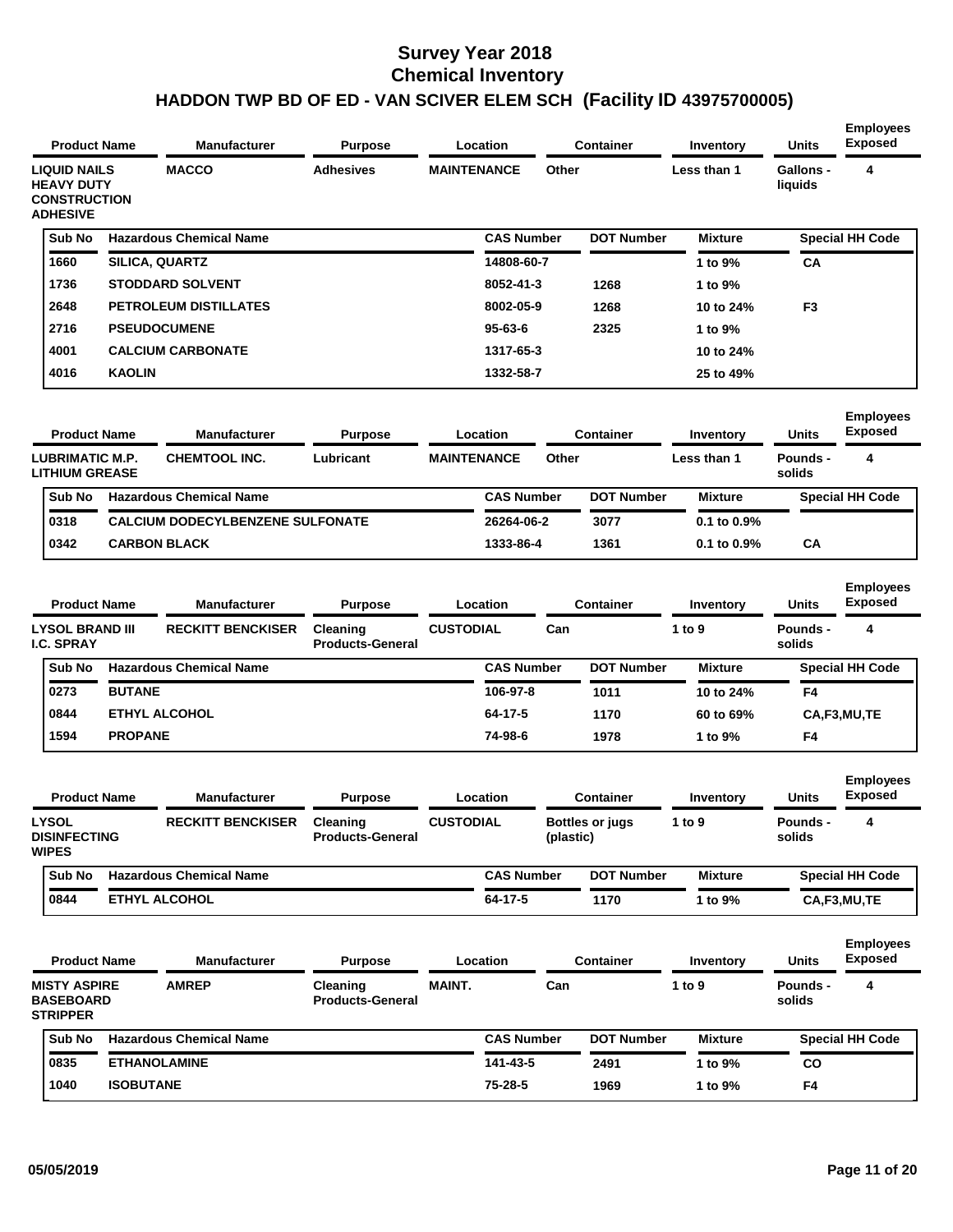| <b>CUSTODIAL</b><br><b>MISTY SUMMER</b><br><b>AMREP</b><br>Can<br>1 to 9<br>Pounds -<br>4<br>Cleaning<br><b>BREEZE</b><br><b>Products-General</b><br>solids<br><b>Hazardous Chemical Name</b><br><b>CAS Number</b><br><b>DOT Number</b><br>Sub No<br><b>Special HH Code</b><br><b>Mixture</b><br><b>ACETONE</b><br>$67 - 64 - 1$<br>0006<br>1090<br><b>Unknown</b><br>F <sub>3</sub><br><b>ISOBUTANE</b><br>1040<br>75-28-5<br>F4<br>1969<br>25 to 49%<br>1594<br><b>PROPANE</b><br>74-98-6<br>1978<br>F4<br>10 to 24%<br><b>Employees</b><br><b>Exposed</b><br>Location<br><b>Container</b><br><b>Units</b><br><b>Product Name</b><br><b>Manufacturer</b><br><b>Purpose</b><br>Inventory<br><b>PLAID ENTERPRISES</b><br><b>ART</b><br><b>MOD PODGE</b><br><b>Adhesives</b><br><b>Bottles or jugs</b><br>Less than 1<br><b>Gallons -</b><br>4<br><b>GLOSS SERIES</b><br>(plastic)<br>liquids<br><b>Hazardous Chemical Name</b><br><b>CAS Number</b><br><b>DOT Number</b><br>Sub No<br><b>Mixture</b><br><b>Special HH Code</b><br><b>VINYL ACETATE</b><br>1998<br>108-05-4<br>CA,F3<br>1301<br>0.1 to 0.9%<br><b>Employees</b><br><b>Exposed</b><br>Location<br><b>Container</b><br><b>Units</b><br><b>Product Name</b><br><b>Manufacturer</b><br><b>Purpose</b><br>Inventory<br><b>MOD PODGE</b><br><b>PLAID ENTERPRISES</b><br><b>Adhesives</b><br><b>ART</b><br><b>Gallons -</b><br>4<br><b>Bottles or jugs</b><br>Less than 1<br><b>PUZZLE SAVER</b><br>(plastic)<br>liquids<br><b>Hazardous Chemical Name</b><br><b>DOT Number</b><br>Sub No<br><b>CAS Number</b><br><b>Mixture</b><br><b>Special HH Code</b><br><b>VINYL ACETATE</b><br>1998<br>108-05-4<br>1301<br>CA,F3<br>0.1 to 0.9%<br><b>Employees</b><br><b>Exposed</b><br><b>Container</b><br>Units<br><b>Product Name</b><br><b>Manufacturer</b><br><b>Purpose</b><br>Location<br>Inventory<br><b>MULTI-SURFACE</b><br><b>CLAIRE MFG.</b><br><b>CUSTODIAL</b><br>Can<br>1 to 9<br>Pounds -<br>4<br>Cleaning<br><b>FURNITURE POLISH</b><br><b>Products-General</b><br>solids<br><b>Hazardous Chemical Name</b><br><b>CAS Number</b><br><b>DOT Number</b><br><b>Mixture</b><br><b>Special HH Code</b><br>Sub No<br><b>BUTANE</b><br>0273<br>106-97-8<br>1011<br>1 to 9%<br>F4<br>1594<br><b>PROPANE</b><br>74-98-6<br>1978<br>F4<br>1 to 9%<br><b>Employees</b><br><b>Exposed</b><br><b>Product Name</b><br><b>Manufacturer</b><br><b>Purpose</b><br>Location<br>Container<br>Inventory<br>Units<br>Can<br><b>NIAGARA PROF.</b><br><b>PHOENIX BRANDS</b><br>Other<br><b>CUSTODIAL</b><br>1 to 9<br>Pounds -<br>4<br><b>SPRAY STARCH</b><br>solids<br><b>Hazardous Chemical Name</b><br><b>CAS Number</b><br><b>DOT Number</b><br><b>Mixture</b><br><b>Special HH Code</b><br>Sub No<br><b>ISOBUTANE</b><br>75-28-5<br>1040<br>1969<br>F4<br><b>Unknown</b><br><b>Employees</b><br><b>Exposed</b><br>Container<br><b>Units</b><br><b>Product Name</b><br><b>Manufacturer</b><br><b>Purpose</b><br>Location<br>Inventory<br><b>OUST AIR</b><br><b>SC JOHNSON</b><br><b>Deodorizer</b><br><b>CUSTODIAL</b><br>Can<br>Pounds -<br>4<br>Less than 1<br><b>SANITIZER</b><br>solids<br>Sub No<br><b>Hazardous Chemical Name</b><br><b>CAS Number</b><br><b>DOT Number</b><br><b>Mixture</b><br><b>Special HH Code</b><br><b>BUTANE</b><br>106-97-8<br>0273<br>1011<br>F4<br>10 to 24%<br>0844<br><b>ETHYL ALCOHOL</b><br>$64 - 17 - 5$<br>1170<br>CA,F3,MU,TE<br>70 to 79%<br>1040<br><b>ISOBUTANE</b><br>75-28-5<br>1969<br>10 to 24%<br>F4<br>74-98-6<br>1594<br><b>PROPANE</b><br>1978<br>F4<br>10 to 24% | <b>Product Name</b> | <b>Manufacturer</b> | <b>Purpose</b> | Location | <b>Container</b> | Inventory | Units | <b>Employees</b><br><b>Exposed</b> |
|--------------------------------------------------------------------------------------------------------------------------------------------------------------------------------------------------------------------------------------------------------------------------------------------------------------------------------------------------------------------------------------------------------------------------------------------------------------------------------------------------------------------------------------------------------------------------------------------------------------------------------------------------------------------------------------------------------------------------------------------------------------------------------------------------------------------------------------------------------------------------------------------------------------------------------------------------------------------------------------------------------------------------------------------------------------------------------------------------------------------------------------------------------------------------------------------------------------------------------------------------------------------------------------------------------------------------------------------------------------------------------------------------------------------------------------------------------------------------------------------------------------------------------------------------------------------------------------------------------------------------------------------------------------------------------------------------------------------------------------------------------------------------------------------------------------------------------------------------------------------------------------------------------------------------------------------------------------------------------------------------------------------------------------------------------------------------------------------------------------------------------------------------------------------------------------------------------------------------------------------------------------------------------------------------------------------------------------------------------------------------------------------------------------------------------------------------------------------------------------------------------------------------------------------------------------------------------------------------------------------------------------------------------------------------------------------------------------------------------------------------------------------------------------------------------------------------------------------------------------------------------------------------------------------------------------------------------------------------------------------------------------------------------------------------------------------------------------------------------------------------------------------------------------------------------------------------------------------------------------------------------------------------------------------------------------------------------------------------------------------------------------------------------------------------------------------------------------------------------------------------------------------------------------------------------------------|---------------------|---------------------|----------------|----------|------------------|-----------|-------|------------------------------------|
|                                                                                                                                                                                                                                                                                                                                                                                                                                                                                                                                                                                                                                                                                                                                                                                                                                                                                                                                                                                                                                                                                                                                                                                                                                                                                                                                                                                                                                                                                                                                                                                                                                                                                                                                                                                                                                                                                                                                                                                                                                                                                                                                                                                                                                                                                                                                                                                                                                                                                                                                                                                                                                                                                                                                                                                                                                                                                                                                                                                                                                                                                                                                                                                                                                                                                                                                                                                                                                                                                                                                                                    |                     |                     |                |          |                  |           |       |                                    |
|                                                                                                                                                                                                                                                                                                                                                                                                                                                                                                                                                                                                                                                                                                                                                                                                                                                                                                                                                                                                                                                                                                                                                                                                                                                                                                                                                                                                                                                                                                                                                                                                                                                                                                                                                                                                                                                                                                                                                                                                                                                                                                                                                                                                                                                                                                                                                                                                                                                                                                                                                                                                                                                                                                                                                                                                                                                                                                                                                                                                                                                                                                                                                                                                                                                                                                                                                                                                                                                                                                                                                                    |                     |                     |                |          |                  |           |       |                                    |
|                                                                                                                                                                                                                                                                                                                                                                                                                                                                                                                                                                                                                                                                                                                                                                                                                                                                                                                                                                                                                                                                                                                                                                                                                                                                                                                                                                                                                                                                                                                                                                                                                                                                                                                                                                                                                                                                                                                                                                                                                                                                                                                                                                                                                                                                                                                                                                                                                                                                                                                                                                                                                                                                                                                                                                                                                                                                                                                                                                                                                                                                                                                                                                                                                                                                                                                                                                                                                                                                                                                                                                    |                     |                     |                |          |                  |           |       |                                    |
|                                                                                                                                                                                                                                                                                                                                                                                                                                                                                                                                                                                                                                                                                                                                                                                                                                                                                                                                                                                                                                                                                                                                                                                                                                                                                                                                                                                                                                                                                                                                                                                                                                                                                                                                                                                                                                                                                                                                                                                                                                                                                                                                                                                                                                                                                                                                                                                                                                                                                                                                                                                                                                                                                                                                                                                                                                                                                                                                                                                                                                                                                                                                                                                                                                                                                                                                                                                                                                                                                                                                                                    |                     |                     |                |          |                  |           |       |                                    |
|                                                                                                                                                                                                                                                                                                                                                                                                                                                                                                                                                                                                                                                                                                                                                                                                                                                                                                                                                                                                                                                                                                                                                                                                                                                                                                                                                                                                                                                                                                                                                                                                                                                                                                                                                                                                                                                                                                                                                                                                                                                                                                                                                                                                                                                                                                                                                                                                                                                                                                                                                                                                                                                                                                                                                                                                                                                                                                                                                                                                                                                                                                                                                                                                                                                                                                                                                                                                                                                                                                                                                                    |                     |                     |                |          |                  |           |       |                                    |
|                                                                                                                                                                                                                                                                                                                                                                                                                                                                                                                                                                                                                                                                                                                                                                                                                                                                                                                                                                                                                                                                                                                                                                                                                                                                                                                                                                                                                                                                                                                                                                                                                                                                                                                                                                                                                                                                                                                                                                                                                                                                                                                                                                                                                                                                                                                                                                                                                                                                                                                                                                                                                                                                                                                                                                                                                                                                                                                                                                                                                                                                                                                                                                                                                                                                                                                                                                                                                                                                                                                                                                    |                     |                     |                |          |                  |           |       |                                    |
|                                                                                                                                                                                                                                                                                                                                                                                                                                                                                                                                                                                                                                                                                                                                                                                                                                                                                                                                                                                                                                                                                                                                                                                                                                                                                                                                                                                                                                                                                                                                                                                                                                                                                                                                                                                                                                                                                                                                                                                                                                                                                                                                                                                                                                                                                                                                                                                                                                                                                                                                                                                                                                                                                                                                                                                                                                                                                                                                                                                                                                                                                                                                                                                                                                                                                                                                                                                                                                                                                                                                                                    |                     |                     |                |          |                  |           |       |                                    |
|                                                                                                                                                                                                                                                                                                                                                                                                                                                                                                                                                                                                                                                                                                                                                                                                                                                                                                                                                                                                                                                                                                                                                                                                                                                                                                                                                                                                                                                                                                                                                                                                                                                                                                                                                                                                                                                                                                                                                                                                                                                                                                                                                                                                                                                                                                                                                                                                                                                                                                                                                                                                                                                                                                                                                                                                                                                                                                                                                                                                                                                                                                                                                                                                                                                                                                                                                                                                                                                                                                                                                                    |                     |                     |                |          |                  |           |       |                                    |
|                                                                                                                                                                                                                                                                                                                                                                                                                                                                                                                                                                                                                                                                                                                                                                                                                                                                                                                                                                                                                                                                                                                                                                                                                                                                                                                                                                                                                                                                                                                                                                                                                                                                                                                                                                                                                                                                                                                                                                                                                                                                                                                                                                                                                                                                                                                                                                                                                                                                                                                                                                                                                                                                                                                                                                                                                                                                                                                                                                                                                                                                                                                                                                                                                                                                                                                                                                                                                                                                                                                                                                    |                     |                     |                |          |                  |           |       |                                    |
|                                                                                                                                                                                                                                                                                                                                                                                                                                                                                                                                                                                                                                                                                                                                                                                                                                                                                                                                                                                                                                                                                                                                                                                                                                                                                                                                                                                                                                                                                                                                                                                                                                                                                                                                                                                                                                                                                                                                                                                                                                                                                                                                                                                                                                                                                                                                                                                                                                                                                                                                                                                                                                                                                                                                                                                                                                                                                                                                                                                                                                                                                                                                                                                                                                                                                                                                                                                                                                                                                                                                                                    |                     |                     |                |          |                  |           |       |                                    |
|                                                                                                                                                                                                                                                                                                                                                                                                                                                                                                                                                                                                                                                                                                                                                                                                                                                                                                                                                                                                                                                                                                                                                                                                                                                                                                                                                                                                                                                                                                                                                                                                                                                                                                                                                                                                                                                                                                                                                                                                                                                                                                                                                                                                                                                                                                                                                                                                                                                                                                                                                                                                                                                                                                                                                                                                                                                                                                                                                                                                                                                                                                                                                                                                                                                                                                                                                                                                                                                                                                                                                                    |                     |                     |                |          |                  |           |       |                                    |
|                                                                                                                                                                                                                                                                                                                                                                                                                                                                                                                                                                                                                                                                                                                                                                                                                                                                                                                                                                                                                                                                                                                                                                                                                                                                                                                                                                                                                                                                                                                                                                                                                                                                                                                                                                                                                                                                                                                                                                                                                                                                                                                                                                                                                                                                                                                                                                                                                                                                                                                                                                                                                                                                                                                                                                                                                                                                                                                                                                                                                                                                                                                                                                                                                                                                                                                                                                                                                                                                                                                                                                    |                     |                     |                |          |                  |           |       |                                    |
|                                                                                                                                                                                                                                                                                                                                                                                                                                                                                                                                                                                                                                                                                                                                                                                                                                                                                                                                                                                                                                                                                                                                                                                                                                                                                                                                                                                                                                                                                                                                                                                                                                                                                                                                                                                                                                                                                                                                                                                                                                                                                                                                                                                                                                                                                                                                                                                                                                                                                                                                                                                                                                                                                                                                                                                                                                                                                                                                                                                                                                                                                                                                                                                                                                                                                                                                                                                                                                                                                                                                                                    |                     |                     |                |          |                  |           |       |                                    |
|                                                                                                                                                                                                                                                                                                                                                                                                                                                                                                                                                                                                                                                                                                                                                                                                                                                                                                                                                                                                                                                                                                                                                                                                                                                                                                                                                                                                                                                                                                                                                                                                                                                                                                                                                                                                                                                                                                                                                                                                                                                                                                                                                                                                                                                                                                                                                                                                                                                                                                                                                                                                                                                                                                                                                                                                                                                                                                                                                                                                                                                                                                                                                                                                                                                                                                                                                                                                                                                                                                                                                                    |                     |                     |                |          |                  |           |       |                                    |
|                                                                                                                                                                                                                                                                                                                                                                                                                                                                                                                                                                                                                                                                                                                                                                                                                                                                                                                                                                                                                                                                                                                                                                                                                                                                                                                                                                                                                                                                                                                                                                                                                                                                                                                                                                                                                                                                                                                                                                                                                                                                                                                                                                                                                                                                                                                                                                                                                                                                                                                                                                                                                                                                                                                                                                                                                                                                                                                                                                                                                                                                                                                                                                                                                                                                                                                                                                                                                                                                                                                                                                    |                     |                     |                |          |                  |           |       |                                    |
|                                                                                                                                                                                                                                                                                                                                                                                                                                                                                                                                                                                                                                                                                                                                                                                                                                                                                                                                                                                                                                                                                                                                                                                                                                                                                                                                                                                                                                                                                                                                                                                                                                                                                                                                                                                                                                                                                                                                                                                                                                                                                                                                                                                                                                                                                                                                                                                                                                                                                                                                                                                                                                                                                                                                                                                                                                                                                                                                                                                                                                                                                                                                                                                                                                                                                                                                                                                                                                                                                                                                                                    |                     |                     |                |          |                  |           |       |                                    |
|                                                                                                                                                                                                                                                                                                                                                                                                                                                                                                                                                                                                                                                                                                                                                                                                                                                                                                                                                                                                                                                                                                                                                                                                                                                                                                                                                                                                                                                                                                                                                                                                                                                                                                                                                                                                                                                                                                                                                                                                                                                                                                                                                                                                                                                                                                                                                                                                                                                                                                                                                                                                                                                                                                                                                                                                                                                                                                                                                                                                                                                                                                                                                                                                                                                                                                                                                                                                                                                                                                                                                                    |                     |                     |                |          |                  |           |       |                                    |
|                                                                                                                                                                                                                                                                                                                                                                                                                                                                                                                                                                                                                                                                                                                                                                                                                                                                                                                                                                                                                                                                                                                                                                                                                                                                                                                                                                                                                                                                                                                                                                                                                                                                                                                                                                                                                                                                                                                                                                                                                                                                                                                                                                                                                                                                                                                                                                                                                                                                                                                                                                                                                                                                                                                                                                                                                                                                                                                                                                                                                                                                                                                                                                                                                                                                                                                                                                                                                                                                                                                                                                    |                     |                     |                |          |                  |           |       |                                    |
|                                                                                                                                                                                                                                                                                                                                                                                                                                                                                                                                                                                                                                                                                                                                                                                                                                                                                                                                                                                                                                                                                                                                                                                                                                                                                                                                                                                                                                                                                                                                                                                                                                                                                                                                                                                                                                                                                                                                                                                                                                                                                                                                                                                                                                                                                                                                                                                                                                                                                                                                                                                                                                                                                                                                                                                                                                                                                                                                                                                                                                                                                                                                                                                                                                                                                                                                                                                                                                                                                                                                                                    |                     |                     |                |          |                  |           |       |                                    |
|                                                                                                                                                                                                                                                                                                                                                                                                                                                                                                                                                                                                                                                                                                                                                                                                                                                                                                                                                                                                                                                                                                                                                                                                                                                                                                                                                                                                                                                                                                                                                                                                                                                                                                                                                                                                                                                                                                                                                                                                                                                                                                                                                                                                                                                                                                                                                                                                                                                                                                                                                                                                                                                                                                                                                                                                                                                                                                                                                                                                                                                                                                                                                                                                                                                                                                                                                                                                                                                                                                                                                                    |                     |                     |                |          |                  |           |       |                                    |
|                                                                                                                                                                                                                                                                                                                                                                                                                                                                                                                                                                                                                                                                                                                                                                                                                                                                                                                                                                                                                                                                                                                                                                                                                                                                                                                                                                                                                                                                                                                                                                                                                                                                                                                                                                                                                                                                                                                                                                                                                                                                                                                                                                                                                                                                                                                                                                                                                                                                                                                                                                                                                                                                                                                                                                                                                                                                                                                                                                                                                                                                                                                                                                                                                                                                                                                                                                                                                                                                                                                                                                    |                     |                     |                |          |                  |           |       |                                    |
|                                                                                                                                                                                                                                                                                                                                                                                                                                                                                                                                                                                                                                                                                                                                                                                                                                                                                                                                                                                                                                                                                                                                                                                                                                                                                                                                                                                                                                                                                                                                                                                                                                                                                                                                                                                                                                                                                                                                                                                                                                                                                                                                                                                                                                                                                                                                                                                                                                                                                                                                                                                                                                                                                                                                                                                                                                                                                                                                                                                                                                                                                                                                                                                                                                                                                                                                                                                                                                                                                                                                                                    |                     |                     |                |          |                  |           |       |                                    |
|                                                                                                                                                                                                                                                                                                                                                                                                                                                                                                                                                                                                                                                                                                                                                                                                                                                                                                                                                                                                                                                                                                                                                                                                                                                                                                                                                                                                                                                                                                                                                                                                                                                                                                                                                                                                                                                                                                                                                                                                                                                                                                                                                                                                                                                                                                                                                                                                                                                                                                                                                                                                                                                                                                                                                                                                                                                                                                                                                                                                                                                                                                                                                                                                                                                                                                                                                                                                                                                                                                                                                                    |                     |                     |                |          |                  |           |       |                                    |
|                                                                                                                                                                                                                                                                                                                                                                                                                                                                                                                                                                                                                                                                                                                                                                                                                                                                                                                                                                                                                                                                                                                                                                                                                                                                                                                                                                                                                                                                                                                                                                                                                                                                                                                                                                                                                                                                                                                                                                                                                                                                                                                                                                                                                                                                                                                                                                                                                                                                                                                                                                                                                                                                                                                                                                                                                                                                                                                                                                                                                                                                                                                                                                                                                                                                                                                                                                                                                                                                                                                                                                    |                     |                     |                |          |                  |           |       |                                    |
|                                                                                                                                                                                                                                                                                                                                                                                                                                                                                                                                                                                                                                                                                                                                                                                                                                                                                                                                                                                                                                                                                                                                                                                                                                                                                                                                                                                                                                                                                                                                                                                                                                                                                                                                                                                                                                                                                                                                                                                                                                                                                                                                                                                                                                                                                                                                                                                                                                                                                                                                                                                                                                                                                                                                                                                                                                                                                                                                                                                                                                                                                                                                                                                                                                                                                                                                                                                                                                                                                                                                                                    |                     |                     |                |          |                  |           |       |                                    |
|                                                                                                                                                                                                                                                                                                                                                                                                                                                                                                                                                                                                                                                                                                                                                                                                                                                                                                                                                                                                                                                                                                                                                                                                                                                                                                                                                                                                                                                                                                                                                                                                                                                                                                                                                                                                                                                                                                                                                                                                                                                                                                                                                                                                                                                                                                                                                                                                                                                                                                                                                                                                                                                                                                                                                                                                                                                                                                                                                                                                                                                                                                                                                                                                                                                                                                                                                                                                                                                                                                                                                                    |                     |                     |                |          |                  |           |       |                                    |
|                                                                                                                                                                                                                                                                                                                                                                                                                                                                                                                                                                                                                                                                                                                                                                                                                                                                                                                                                                                                                                                                                                                                                                                                                                                                                                                                                                                                                                                                                                                                                                                                                                                                                                                                                                                                                                                                                                                                                                                                                                                                                                                                                                                                                                                                                                                                                                                                                                                                                                                                                                                                                                                                                                                                                                                                                                                                                                                                                                                                                                                                                                                                                                                                                                                                                                                                                                                                                                                                                                                                                                    |                     |                     |                |          |                  |           |       |                                    |
|                                                                                                                                                                                                                                                                                                                                                                                                                                                                                                                                                                                                                                                                                                                                                                                                                                                                                                                                                                                                                                                                                                                                                                                                                                                                                                                                                                                                                                                                                                                                                                                                                                                                                                                                                                                                                                                                                                                                                                                                                                                                                                                                                                                                                                                                                                                                                                                                                                                                                                                                                                                                                                                                                                                                                                                                                                                                                                                                                                                                                                                                                                                                                                                                                                                                                                                                                                                                                                                                                                                                                                    |                     |                     |                |          |                  |           |       |                                    |
|                                                                                                                                                                                                                                                                                                                                                                                                                                                                                                                                                                                                                                                                                                                                                                                                                                                                                                                                                                                                                                                                                                                                                                                                                                                                                                                                                                                                                                                                                                                                                                                                                                                                                                                                                                                                                                                                                                                                                                                                                                                                                                                                                                                                                                                                                                                                                                                                                                                                                                                                                                                                                                                                                                                                                                                                                                                                                                                                                                                                                                                                                                                                                                                                                                                                                                                                                                                                                                                                                                                                                                    |                     |                     |                |          |                  |           |       |                                    |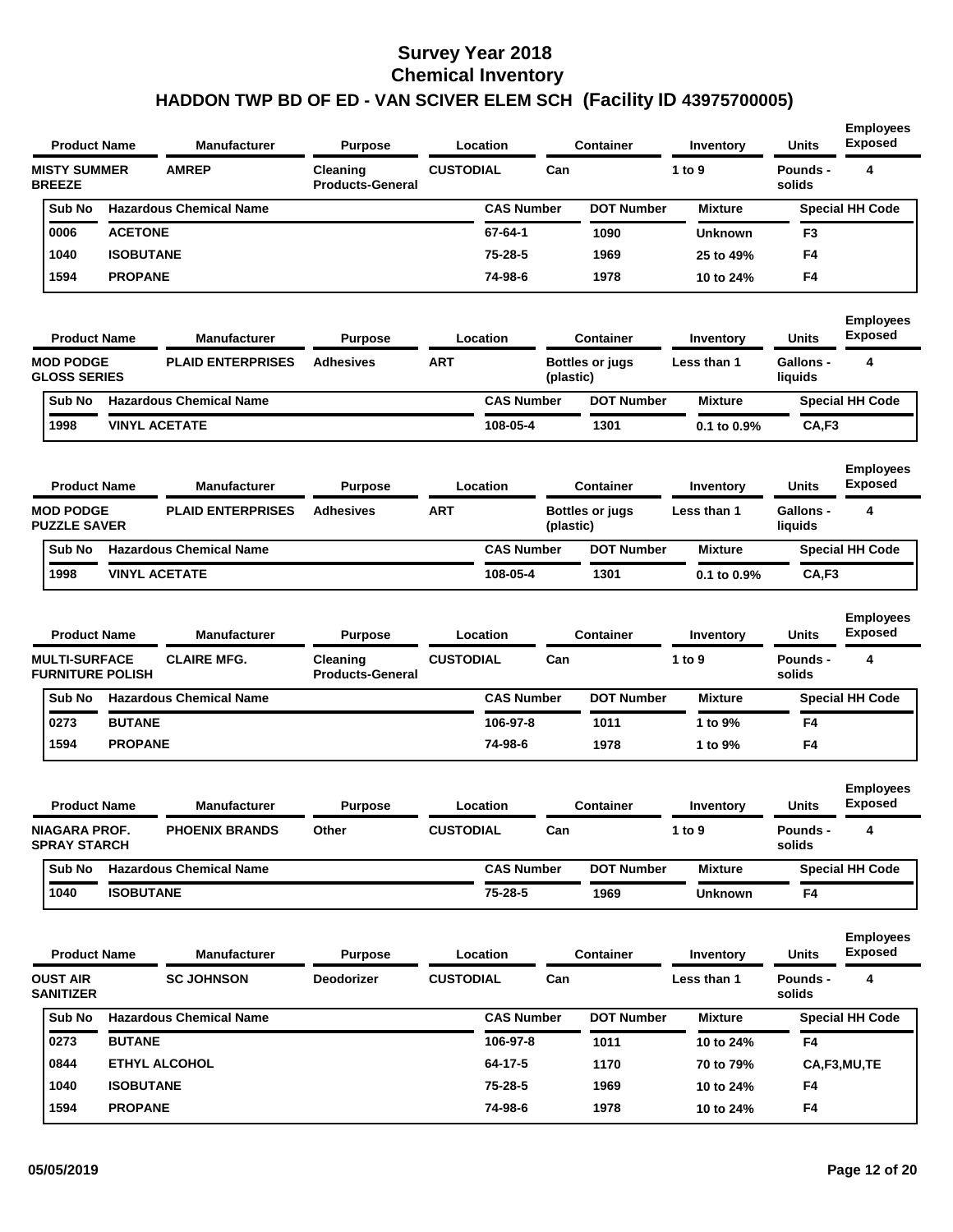| <b>Product Name</b>          |               | <b>Manufacturer</b>            | <b>Purpose</b>                              |              | Location          | <b>Container</b>  | Inventory | <b>Units</b>        | <b>Employees</b><br><b>Exposed</b> |
|------------------------------|---------------|--------------------------------|---------------------------------------------|--------------|-------------------|-------------------|-----------|---------------------|------------------------------------|
| OXYGEN,<br><b>COMPRESSED</b> |               | <b>GENERIC</b>                 | <b>Medical/First Aid</b><br><b>Supplies</b> | <b>NURSE</b> | Cylinder          |                   | 10 to 99  | Cubic Ft -<br>gases | 4                                  |
| <b>Sub No</b>                |               | <b>Hazardous Chemical Name</b> |                                             |              | <b>CAS Number</b> | <b>DOT Number</b> | Mixture   |                     | <b>Special HH Code</b>             |
| 1448                         | <b>OXYGEN</b> |                                |                                             |              | 7782-44-7         | 1072              | 100%      |                     |                                    |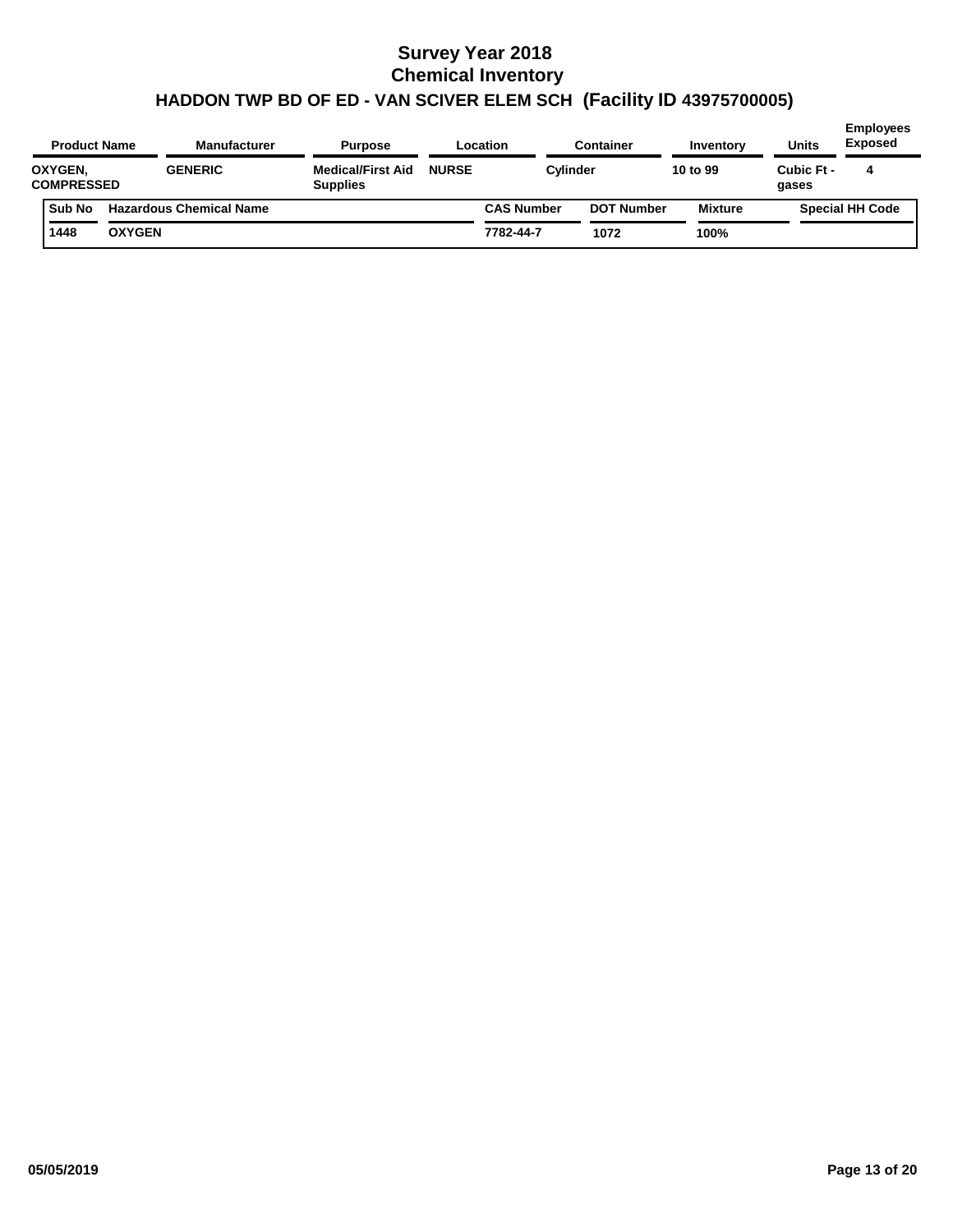| <b>Product Name</b> | Manufacturer                         | <b>Purpose</b>                                     |               | Location          | <b>Container</b>  | Inventory      | Units                | <b>Employees</b><br><b>Exposed</b> |
|---------------------|--------------------------------------|----------------------------------------------------|---------------|-------------------|-------------------|----------------|----------------------|------------------------------------|
| <b>PAINTS</b>       | <b>ASSORTED</b>                      | Paint (Spray, Oil<br><b>Based, Latex</b><br>Based) | <b>MAINT.</b> | Can               |                   | 10 to 99       | Gallons -<br>liquids | 4                                  |
| Sub No              | <b>Hazardous Chemical Name</b>       |                                                    |               | <b>CAS Number</b> | <b>DOT Number</b> | <b>Mixture</b> |                      | <b>Special HH Code</b>             |
| 0006                | <b>ACETONE</b>                       |                                                    |               | 67-64-1           | 1090              | <b>Unknown</b> | F <sub>3</sub>       |                                    |
| 0054                | <b>ALUMINUM</b>                      |                                                    |               | 7429-90-5         | 1396              | <b>Unknown</b> | F <sub>3</sub>       |                                    |
| 0103                | <b>AMMONIUM HYDROXIDE</b>            |                                                    |               | 1336-21-6         | 2672              | <b>Unknown</b> | <b>CO</b>            |                                    |
| 0206                | <b>VM &amp; P NAPHTHA</b>            |                                                    |               | 8032-32-4         | 1268              | <b>Unknown</b> | F <sub>3</sub>       |                                    |
| 0273                | <b>BUTANE</b>                        |                                                    |               | 106-97-8          | 1011              | <b>Unknown</b> | F4                   |                                    |
| 0275                | <b>2-BUTOXY ETHANOL</b>              |                                                    |               | 111-76-2          | 2369              | <b>Unknown</b> | CА                   |                                    |
| 0342                | <b>CARBON BLACK</b>                  |                                                    |               | 1333-86-4         | 1361              | <b>Unknown</b> | CA                   |                                    |
| 0518                | <b>NAPHTHA</b>                       |                                                    |               | 8030-30-6         | 1268              | <b>Unknown</b> | F4                   |                                    |
| 0519                | <b>COAL TAR PITCH</b>                |                                                    |               | 65996-93-2        |                   | <b>Unknown</b> | CA,F3                |                                    |
| 0528                | <b>COPPER</b>                        |                                                    |               | 7440-50-8         | 3077              | <b>Unknown</b> |                      |                                    |
| 0606                | <b>DIACETONE ALCOHOL</b>             |                                                    |               | 123-42-2          | 1148              | <b>Unknown</b> |                      |                                    |
| 0616                | SILICA, AMORPHOUS DIATOMACEOUS EARTH |                                                    |               | 61790-53-2        |                   | <b>Unknown</b> |                      |                                    |
| 0744                | 2,3-DIMETHYLBUTANE                   |                                                    |               | 79-29-8           | 2457              | <b>Unknown</b> | F <sub>3</sub>       |                                    |
| 0758                | <b>DIMETHYL ETHER</b>                |                                                    |               | 115-10-6          | 1033              | <b>Unknown</b> | F4                   |                                    |
| 0773                | <b>DI-n-BUTYL PHTHALATE</b>          |                                                    |               | 84-74-2           | 3082              | <b>Unknown</b> | <b>TE</b>            |                                    |
| 0792                | <b>DIPENTENE</b>                     |                                                    |               | 138-86-3          | 2052              | <b>Unknown</b> |                      |                                    |
| 0804                | DIPROPYLENE GLYCOL METHYL ETHER      |                                                    |               | 34590-94-8        |                   | <b>Unknown</b> |                      |                                    |
| 0840                | 2-ETHOXYETHYL ACETATE                |                                                    |               | 111-15-9          | 1172              | <b>Unknown</b> | <b>TE</b>            |                                    |
| 0841                | <b>ETHYL ACETATE</b>                 |                                                    |               | 141-78-6          | 1173              | <b>Unknown</b> | F <sub>3</sub>       |                                    |
| 0844                | <b>ETHYL ALCOHOL</b>                 |                                                    |               | 64-17-5           | 1170              | <b>Unknown</b> |                      | CA,F3,MU,TE                        |
| 0851                | <b>ETHYL BENZENE</b>                 |                                                    |               | 100-41-4          | 1175              | <b>Unknown</b> | CA,F3                |                                    |
| 0878                | <b>ETHYLENE GLYCOL</b>               |                                                    |               | 107-21-1          | 3082              | <b>Unknown</b> |                      |                                    |
| 1036                | <b>IRON OXIDE</b>                    |                                                    |               | 1309-37-1         |                   | <b>Unknown</b> |                      |                                    |
| 1040                | <b>ISOBUTANE</b>                     |                                                    |               | $75 - 28 - 5$     | 1969              | <b>Unknown</b> | F4                   |                                    |
| 1041                | <b>ISOBUTYL ACETATE</b>              |                                                    |               | 110-19-0          | 1213              | <b>Unknown</b> | F <sub>3</sub>       |                                    |
| 1043                | <b>ISOBUTYL ALCOHOL</b>              |                                                    |               | 78-83-1           | 1212              | <b>Unknown</b> | F3                   |                                    |
| 1047                | <b>ISOBUTYL ISOBUTYRATE</b>          |                                                    |               | 97-85-8           | 2528              | <b>Unknown</b> | F <sub>3</sub>       |                                    |
| 1074                | <b>ISOPROPYL ACETATE</b>             |                                                    |               | 108-21-4          | 1220              | <b>Unknown</b> | F3                   |                                    |
| 1076                | <b>ISOPROPYL ALCOHOL</b>             |                                                    |               | 67-63-0           | 1219              | <b>Unknown</b> | F <sub>3</sub>       |                                    |
| 1118                | <b>LIQUEFIED PETROLEUM GAS</b>       |                                                    |               | 68476-85-7        | 1075              | <b>Unknown</b> | F4                   |                                    |
| 1222                | <b>METHYL ALCOHOL</b>                |                                                    |               | 67-56-1           | 1230              | <b>Unknown</b> | F <sub>3</sub> ,TE   |                                    |
| 1255                | <b>METHYLENE CHLORIDE</b>            |                                                    |               | 75-09-2           | 1593              | <b>Unknown</b> | CA, MU               |                                    |
| 1258                | <b>METHYL ETHYL KETONE</b>           |                                                    |               | 78-93-3           | 1193              | <b>Unknown</b> | F <sub>3</sub>       |                                    |
| 1268                | <b>METHYL ISOBUTYL KETONE</b>        |                                                    |               | 108-10-1          | 1245              | <b>Unknown</b> | F <sub>3</sub>       |                                    |
| 1279                | <b>METHYL n-AMYL KETONE</b>          |                                                    |               | 110-43-0          | 1110              | <b>Unknown</b> |                      |                                    |
| 1285                | 2-METHYLPENTANE                      |                                                    |               | 107-83-5          | 1993              | <b>Unknown</b> | F <sub>3</sub>       |                                    |
| 1292                | <b>METHYL PROPYL KETONE</b>          |                                                    |               | 107-87-9          | 1249              | <b>Unknown</b> | F <sub>3</sub>       |                                    |
| 1321                | n-AMYL ACETATE                       |                                                    |               | 628-63-7          | 1104              | <b>Unknown</b> | F <sub>3</sub>       |                                    |
| 1322                | <b>NAPHTHALENE</b>                   |                                                    |               | $91 - 20 - 3$     | 1334              | <b>Unknown</b> | CA                   |                                    |
| 1329                | n-BUTYL ACETATE                      |                                                    |               | 123-86-4          | 1123              | <b>Unknown</b> | F <sub>3</sub>       |                                    |
| 1330                | n-BUTYL ALCOHOL                      |                                                    |               | 71-36-3           | 1120              | <b>Unknown</b> | F <sub>3</sub>       |                                    |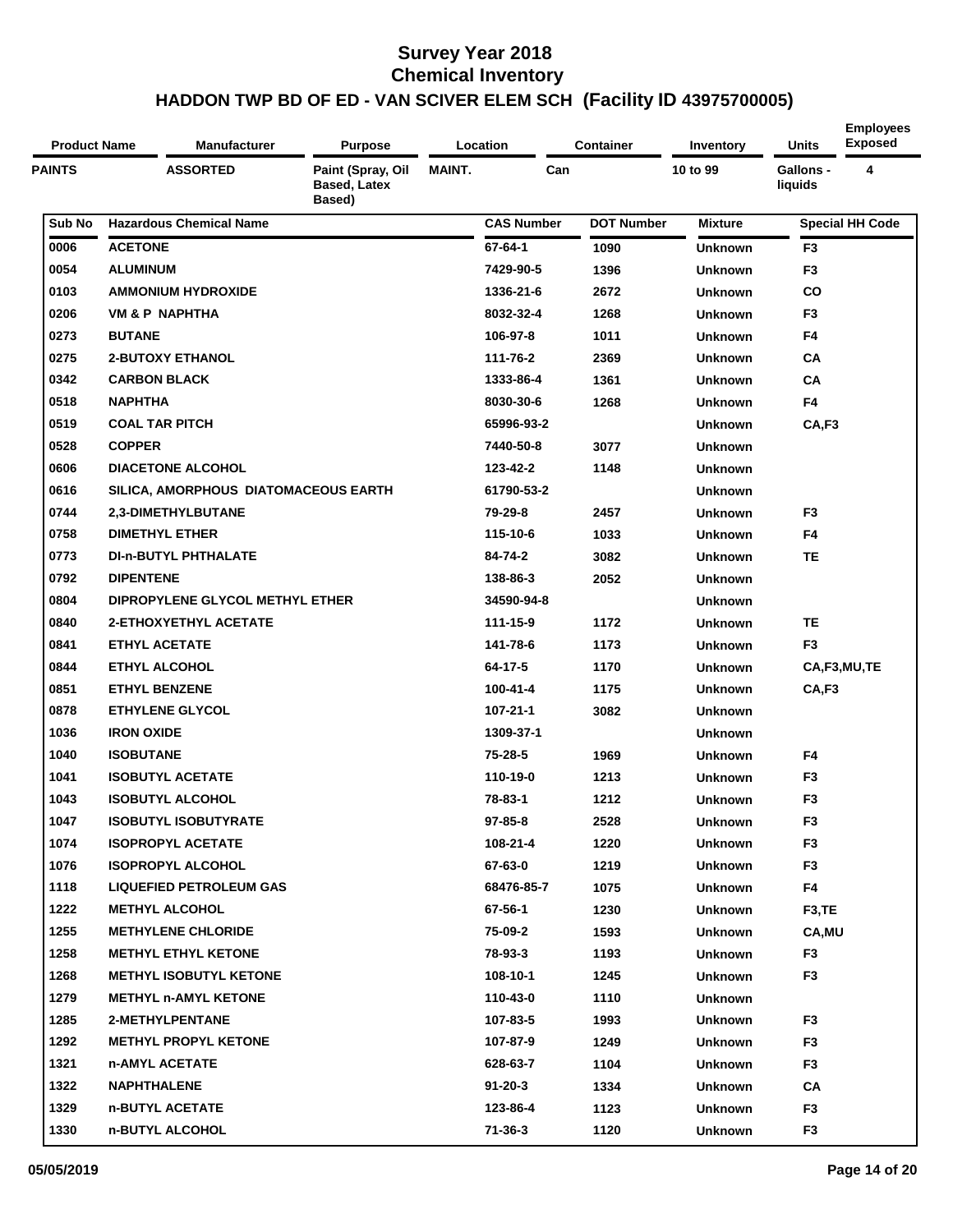| <b>Product Name</b> | <b>Manufacturer</b>                      | <b>Purpose</b> | Location      | <b>Container</b> | Inventory      | <b>Units</b>   | <b>Employees</b><br><b>Exposed</b> |
|---------------------|------------------------------------------|----------------|---------------|------------------|----------------|----------------|------------------------------------|
| 1339                | n-HEPTANE                                |                | 142-82-5      | 1206             | <b>Unknown</b> | F <sub>3</sub> |                                    |
| 1340                | n-HEXANE                                 |                | 110-54-3      | 1208             | <b>Unknown</b> | F <sub>3</sub> |                                    |
| 1366                | <b>NITROCELLULOSE</b>                    |                | 9004-70-0     | 2556             | <b>Unknown</b> | F3,R3          |                                    |
| 1414                | <b>NONANE</b>                            |                | 111-84-2      | 1920             | <b>Unknown</b> | F <sub>3</sub> |                                    |
| 1594                | <b>PROPANE</b>                           |                | 74-98-6       | 1978             | <b>Unknown</b> | F <sub>4</sub> |                                    |
| 1613                | PROPYLENE GLYCOL MONOMETHYL ETHER        |                | 107-98-2      | 3092             | <b>Unknown</b> | F <sub>3</sub> |                                    |
| 1657                | <b>SILICA, CRISTOBALITE</b>              |                | 14464-46-1    |                  | <b>Unknown</b> | CA             |                                    |
| 1659                | <b>MICA</b>                              |                | 12001-26-2    |                  | <b>Unknown</b> |                |                                    |
| 1660                | SILICA, QUARTZ                           |                | 14808-60-7    |                  | <b>Unknown</b> | <b>CA</b>      |                                    |
| 1736                | <b>STODDARD SOLVENT</b>                  |                | 8052-41-3     | 1268             | <b>Unknown</b> |                |                                    |
| 1773                | TALC (NOT CONTAINING ASBESTOS FIBERS)    |                | 14807-96-6    |                  | <b>Unknown</b> |                |                                    |
| 1861                | <b>TITANIUM DIOXIDE</b>                  |                | 13463-67-7    |                  | <b>Unknown</b> |                |                                    |
| 1866                | <b>TOLUENE</b>                           |                | 108-88-3      | 1294             | <b>Unknown</b> | F3,TE          |                                    |
| 1929                | <b>TRIMETHYL BENZENE (mixed isomers)</b> |                | 25551-13-7    | 2325             | <b>Unknown</b> |                |                                    |
| 1998                | <b>VINYL ACETATE</b>                     |                | 108-05-4      | 1301             | <b>Unknown</b> | CA,F3          |                                    |
| 2014                | <b>XYLENES</b>                           |                | 1330-20-7     | 1307             | <b>Unknown</b> | F <sub>3</sub> |                                    |
| 2021                | <b>ZINC</b>                              |                | 7440-66-6     | 1436             | <b>Unknown</b> | F <sub>3</sub> |                                    |
| 2037                | <b>ZINC OXIDE</b>                        |                | 1314-13-2     | 3077             | <b>Unknown</b> |                |                                    |
| 2047                | <b>ZIRCONIUM</b>                         |                | 7440-67-7     | 2008             | <b>Unknown</b> | F4             |                                    |
| 2648                | PETROLEUM DISTILLATES                    |                | 8002-05-9     | 1268             | <b>Unknown</b> | F <sub>3</sub> |                                    |
| 2716                | <b>PSEUDOCUMENE</b>                      |                | $95 - 63 - 6$ | 2325             | <b>Unknown</b> |                |                                    |
| 3510                | SILICA, AMORPHOUS, PRECIPITATE & GEL     |                | 112926-00-8   |                  | <b>Unknown</b> |                |                                    |
| 3595                | <b>PROPYLENE GLYCOL</b>                  |                | $57 - 55 - 6$ |                  | <b>Unknown</b> |                |                                    |
| 3716                | <b>1-METHYL-2-PYRROLIDONE</b>            |                | 872-50-4      | 1993             | <b>Unknown</b> | <b>TE</b>      |                                    |
| 4000                | <b>BARIUM SULFATE</b>                    |                | 7727-43-7     | 1564             | <b>Unknown</b> |                |                                    |
| 4001                | <b>CALCIUM CARBONATE</b>                 |                | 1317-65-3     |                  | <b>Unknown</b> |                |                                    |
| 4016                | <b>KAOLIN</b>                            |                | 1332-58-7     |                  | <b>Unknown</b> |                |                                    |
| 4033                | <b>ZINC STEARATE</b>                     |                | 557-05-1      | 3077             | <b>Unknown</b> |                |                                    |
| 4055                | 2-BUTOXYETHYL ACETATE                    |                | 112-07-2      | 1993             | <b>Unknown</b> |                |                                    |
| 4132                | <b>ETHYLTOLUENES</b>                     |                | 25550-14-5    | 1993             | <b>Unknown</b> | F <sub>3</sub> |                                    |

| <b>Product Name</b>                         | <b>Manufacturer</b>               | <b>Purpose</b>          |                | Location          |           | <b>Container</b>       | Inventory      | <b>Units</b>                | <b>Employees</b><br><b>Exposed</b> |
|---------------------------------------------|-----------------------------------|-------------------------|----------------|-------------------|-----------|------------------------|----------------|-----------------------------|------------------------------------|
| <b>PALMOLIVE LIQUID</b><br><b>DISH SOAP</b> | <b>COLGATE PALMOLIVE Cleaning</b> | <b>Products-General</b> | <b>KITCHEN</b> |                   | (plastic) | <b>Bottles or jugs</b> | Less than 1    | <b>Gallons -</b><br>liquids | 4                                  |
| <b>Sub No</b>                               | <b>Hazardous Chemical Name</b>    |                         |                | <b>CAS Number</b> |           | <b>DOT Number</b>      | <b>Mixture</b> |                             | <b>Special HH Code</b>             |
| 0844                                        | <b>ETHYL ALCOHOL</b>              |                         |                | 64-17-5           |           | 1170                   | 1 to $9\%$     |                             | CA,F3,MU,TE                        |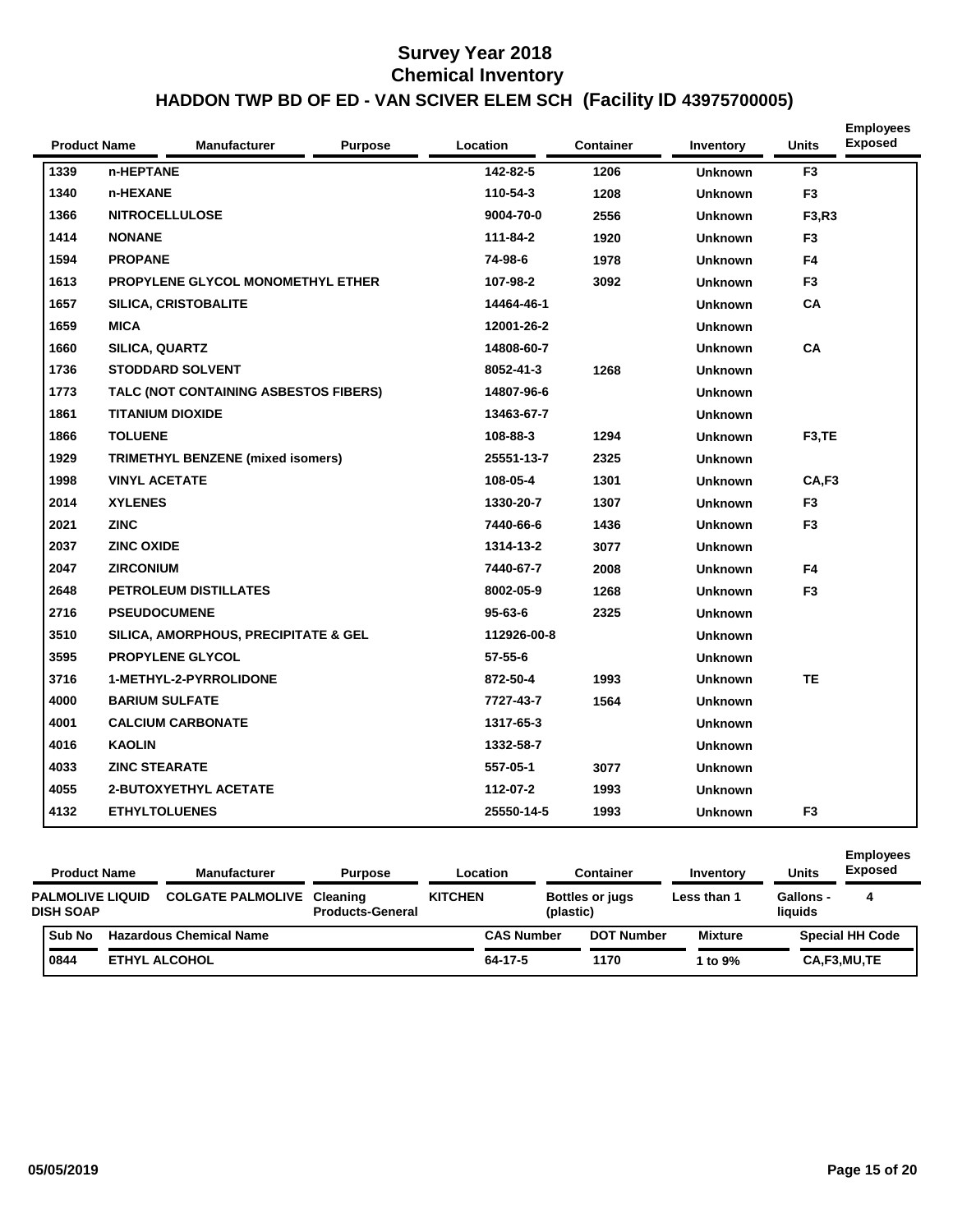| <b>PERMATEX MEDIUM</b><br>Other<br><b>MAINTENANCE</b><br><b>Gallons -</b><br>4<br><b>PERMATEX</b><br><b>Bottles or jugs</b><br>Less than 1<br><b>STRENGTH</b><br>(plastic)<br>liquids<br><b>THREADLOCKER</b><br><b>BLUE</b><br>Sub No<br><b>Hazardous Chemical Name</b><br><b>CAS Number</b><br><b>DOT Number</b><br><b>Special HH Code</b><br><b>Mixture</b><br><b>CUMENE HYDROPEROXIDE</b><br>0543<br>80-15-9<br>3109<br>R4<br>1 to 9%<br><b>SACCHARIN</b><br>$81 - 07 - 2$<br>1641<br>3077<br>1 to 9%<br>1861<br><b>TITANIUM DIOXIDE</b><br>13463-67-7<br>1 to 9%<br><b>Employees</b><br><b>Exposed</b><br><b>Manufacturer</b><br>Units<br><b>Product Name</b><br><b>Purpose</b><br>Location<br><b>Container</b><br>Inventory<br><b>PPG 7-540 GRAFFITI</b><br><b>PPG</b><br>Other<br><b>MAINTENANCE</b><br><b>Gallons -</b><br>4<br>Bottles or jugs<br>1 to 9<br><b>REMOVER</b><br>(plastic)<br>liquids<br><b>Hazardous Chemical Name</b><br><b>CAS Number</b><br>Sub No<br><b>DOT Number</b><br><b>Mixture</b><br><b>Special HH Code</b><br>0804<br>DIPROPYLENE GLYCOL METHYL ETHER<br>34590-94-8<br><b>Unknown</b><br>4145<br><b>DIMETHYL SULFOXIDE</b><br>67-68-5<br>1993<br>TE<br><b>Unknown</b><br><b>Employees</b><br><b>Exposed</b><br><b>Product Name</b><br><b>Manufacturer</b><br><b>Units</b><br><b>Purpose</b><br>Location<br><b>Container</b><br>Inventory<br>4<br><b>GOJO IND.</b><br>Medical<br><b>THRU SCHOOL</b><br><b>Gallons -</b><br><b>PURELL ADVANCED</b><br>Bottles or jugs<br>1 to $9$<br><b>INSTANT HAND</b><br><b>Disinfectant</b><br>(plastic)<br>liquids<br><b>SANITIZER</b><br><b>Hazardous Chemical Name</b><br>Sub No<br><b>CAS Number</b><br><b>DOT Number</b><br><b>Mixture</b><br><b>Special HH Code</b><br><b>ETHYL ALCOHOL</b><br>64-17-5<br>0844<br>1170<br>70 to 79%<br>CA,F3,MU,TE<br>1076<br><b>ISOPROPYL ALCOHOL</b><br>67-63-0<br>1219<br>F3<br>1 to 9%<br><b>Employees</b><br><b>Exposed</b><br><b>Product Name</b><br><b>Manufacturer</b><br>Location<br>Units<br><b>Purpose</b><br><b>Container</b><br>Inventory<br><b>PURELL ADVANCED</b><br><b>GOJO IND.</b><br><b>CUSTODIAL</b><br><b>Gallons -</b><br>4<br>Cleaning<br>Bottles or jugs<br>1 to $9$<br><b>INSTANT HAND</b><br><b>Products-General</b><br>(plastic)<br>liquids<br><b>SANITIZER FOAM</b><br><b>Hazardous Chemical Name</b><br><b>CAS Number</b><br><b>DOT Number</b><br><b>Special HH Code</b><br>Sub No<br><b>Mixture</b><br>0844<br>64-17-5<br><b>ETHYL ALCOHOL</b><br>1170<br>70 to 79%<br>CA,F3,MU,TE<br>1076<br><b>ISOPROPYL ALCOHOL</b><br>67-63-0<br>1219<br>1 to 9%<br>F3<br><b>Employees</b><br><b>Exposed</b><br><b>Units</b><br><b>Product Name</b><br><b>Manufacturer</b><br><b>Purpose</b><br>Location<br><b>Container</b><br>Inventory<br><b>QUAKER STATE</b><br><b>SOPUS PRODUCTS</b><br><b>Motor Oil</b><br><b>MAINTENANCE</b><br><b>Bottles or jugs</b><br><b>Gallons -</b><br>4<br>Less than 1<br><b>PEAK</b><br>liquids<br>(plastic)<br><b>PERFORMANCE</b><br>5W30 MOTOR OIL<br><b>Hazardous Chemical Name</b><br><b>CAS Number</b><br><b>DOT Number</b><br>Sub No<br><b>Mixture</b><br><b>Special HH Code</b><br><b>MOTOR OIL</b><br>2651<br>1270 | <b>Product Name</b> | <b>Manufacturer</b> | <b>Purpose</b> | Location | <b>Container</b> | Inventory | <b>Units</b> | <b>Employees</b><br><b>Exposed</b> |
|----------------------------------------------------------------------------------------------------------------------------------------------------------------------------------------------------------------------------------------------------------------------------------------------------------------------------------------------------------------------------------------------------------------------------------------------------------------------------------------------------------------------------------------------------------------------------------------------------------------------------------------------------------------------------------------------------------------------------------------------------------------------------------------------------------------------------------------------------------------------------------------------------------------------------------------------------------------------------------------------------------------------------------------------------------------------------------------------------------------------------------------------------------------------------------------------------------------------------------------------------------------------------------------------------------------------------------------------------------------------------------------------------------------------------------------------------------------------------------------------------------------------------------------------------------------------------------------------------------------------------------------------------------------------------------------------------------------------------------------------------------------------------------------------------------------------------------------------------------------------------------------------------------------------------------------------------------------------------------------------------------------------------------------------------------------------------------------------------------------------------------------------------------------------------------------------------------------------------------------------------------------------------------------------------------------------------------------------------------------------------------------------------------------------------------------------------------------------------------------------------------------------------------------------------------------------------------------------------------------------------------------------------------------------------------------------------------------------------------------------------------------------------------------------------------------------------------------------------------------------------------------------------------------------------------------------------------------------------------------------------------------------------------------------------------------------------------------------------------------------------------------------------------------------------------------|---------------------|---------------------|----------------|----------|------------------|-----------|--------------|------------------------------------|
|                                                                                                                                                                                                                                                                                                                                                                                                                                                                                                                                                                                                                                                                                                                                                                                                                                                                                                                                                                                                                                                                                                                                                                                                                                                                                                                                                                                                                                                                                                                                                                                                                                                                                                                                                                                                                                                                                                                                                                                                                                                                                                                                                                                                                                                                                                                                                                                                                                                                                                                                                                                                                                                                                                                                                                                                                                                                                                                                                                                                                                                                                                                                                                                        |                     |                     |                |          |                  |           |              |                                    |
|                                                                                                                                                                                                                                                                                                                                                                                                                                                                                                                                                                                                                                                                                                                                                                                                                                                                                                                                                                                                                                                                                                                                                                                                                                                                                                                                                                                                                                                                                                                                                                                                                                                                                                                                                                                                                                                                                                                                                                                                                                                                                                                                                                                                                                                                                                                                                                                                                                                                                                                                                                                                                                                                                                                                                                                                                                                                                                                                                                                                                                                                                                                                                                                        |                     |                     |                |          |                  |           |              |                                    |
|                                                                                                                                                                                                                                                                                                                                                                                                                                                                                                                                                                                                                                                                                                                                                                                                                                                                                                                                                                                                                                                                                                                                                                                                                                                                                                                                                                                                                                                                                                                                                                                                                                                                                                                                                                                                                                                                                                                                                                                                                                                                                                                                                                                                                                                                                                                                                                                                                                                                                                                                                                                                                                                                                                                                                                                                                                                                                                                                                                                                                                                                                                                                                                                        |                     |                     |                |          |                  |           |              |                                    |
|                                                                                                                                                                                                                                                                                                                                                                                                                                                                                                                                                                                                                                                                                                                                                                                                                                                                                                                                                                                                                                                                                                                                                                                                                                                                                                                                                                                                                                                                                                                                                                                                                                                                                                                                                                                                                                                                                                                                                                                                                                                                                                                                                                                                                                                                                                                                                                                                                                                                                                                                                                                                                                                                                                                                                                                                                                                                                                                                                                                                                                                                                                                                                                                        |                     |                     |                |          |                  |           |              |                                    |
|                                                                                                                                                                                                                                                                                                                                                                                                                                                                                                                                                                                                                                                                                                                                                                                                                                                                                                                                                                                                                                                                                                                                                                                                                                                                                                                                                                                                                                                                                                                                                                                                                                                                                                                                                                                                                                                                                                                                                                                                                                                                                                                                                                                                                                                                                                                                                                                                                                                                                                                                                                                                                                                                                                                                                                                                                                                                                                                                                                                                                                                                                                                                                                                        |                     |                     |                |          |                  |           |              |                                    |
|                                                                                                                                                                                                                                                                                                                                                                                                                                                                                                                                                                                                                                                                                                                                                                                                                                                                                                                                                                                                                                                                                                                                                                                                                                                                                                                                                                                                                                                                                                                                                                                                                                                                                                                                                                                                                                                                                                                                                                                                                                                                                                                                                                                                                                                                                                                                                                                                                                                                                                                                                                                                                                                                                                                                                                                                                                                                                                                                                                                                                                                                                                                                                                                        |                     |                     |                |          |                  |           |              |                                    |
|                                                                                                                                                                                                                                                                                                                                                                                                                                                                                                                                                                                                                                                                                                                                                                                                                                                                                                                                                                                                                                                                                                                                                                                                                                                                                                                                                                                                                                                                                                                                                                                                                                                                                                                                                                                                                                                                                                                                                                                                                                                                                                                                                                                                                                                                                                                                                                                                                                                                                                                                                                                                                                                                                                                                                                                                                                                                                                                                                                                                                                                                                                                                                                                        |                     |                     |                |          |                  |           |              |                                    |
|                                                                                                                                                                                                                                                                                                                                                                                                                                                                                                                                                                                                                                                                                                                                                                                                                                                                                                                                                                                                                                                                                                                                                                                                                                                                                                                                                                                                                                                                                                                                                                                                                                                                                                                                                                                                                                                                                                                                                                                                                                                                                                                                                                                                                                                                                                                                                                                                                                                                                                                                                                                                                                                                                                                                                                                                                                                                                                                                                                                                                                                                                                                                                                                        |                     |                     |                |          |                  |           |              |                                    |
|                                                                                                                                                                                                                                                                                                                                                                                                                                                                                                                                                                                                                                                                                                                                                                                                                                                                                                                                                                                                                                                                                                                                                                                                                                                                                                                                                                                                                                                                                                                                                                                                                                                                                                                                                                                                                                                                                                                                                                                                                                                                                                                                                                                                                                                                                                                                                                                                                                                                                                                                                                                                                                                                                                                                                                                                                                                                                                                                                                                                                                                                                                                                                                                        |                     |                     |                |          |                  |           |              |                                    |
|                                                                                                                                                                                                                                                                                                                                                                                                                                                                                                                                                                                                                                                                                                                                                                                                                                                                                                                                                                                                                                                                                                                                                                                                                                                                                                                                                                                                                                                                                                                                                                                                                                                                                                                                                                                                                                                                                                                                                                                                                                                                                                                                                                                                                                                                                                                                                                                                                                                                                                                                                                                                                                                                                                                                                                                                                                                                                                                                                                                                                                                                                                                                                                                        |                     |                     |                |          |                  |           |              |                                    |
|                                                                                                                                                                                                                                                                                                                                                                                                                                                                                                                                                                                                                                                                                                                                                                                                                                                                                                                                                                                                                                                                                                                                                                                                                                                                                                                                                                                                                                                                                                                                                                                                                                                                                                                                                                                                                                                                                                                                                                                                                                                                                                                                                                                                                                                                                                                                                                                                                                                                                                                                                                                                                                                                                                                                                                                                                                                                                                                                                                                                                                                                                                                                                                                        |                     |                     |                |          |                  |           |              |                                    |
|                                                                                                                                                                                                                                                                                                                                                                                                                                                                                                                                                                                                                                                                                                                                                                                                                                                                                                                                                                                                                                                                                                                                                                                                                                                                                                                                                                                                                                                                                                                                                                                                                                                                                                                                                                                                                                                                                                                                                                                                                                                                                                                                                                                                                                                                                                                                                                                                                                                                                                                                                                                                                                                                                                                                                                                                                                                                                                                                                                                                                                                                                                                                                                                        |                     |                     |                |          |                  |           |              |                                    |
|                                                                                                                                                                                                                                                                                                                                                                                                                                                                                                                                                                                                                                                                                                                                                                                                                                                                                                                                                                                                                                                                                                                                                                                                                                                                                                                                                                                                                                                                                                                                                                                                                                                                                                                                                                                                                                                                                                                                                                                                                                                                                                                                                                                                                                                                                                                                                                                                                                                                                                                                                                                                                                                                                                                                                                                                                                                                                                                                                                                                                                                                                                                                                                                        |                     |                     |                |          |                  |           |              |                                    |
|                                                                                                                                                                                                                                                                                                                                                                                                                                                                                                                                                                                                                                                                                                                                                                                                                                                                                                                                                                                                                                                                                                                                                                                                                                                                                                                                                                                                                                                                                                                                                                                                                                                                                                                                                                                                                                                                                                                                                                                                                                                                                                                                                                                                                                                                                                                                                                                                                                                                                                                                                                                                                                                                                                                                                                                                                                                                                                                                                                                                                                                                                                                                                                                        |                     |                     |                |          |                  |           |              |                                    |
|                                                                                                                                                                                                                                                                                                                                                                                                                                                                                                                                                                                                                                                                                                                                                                                                                                                                                                                                                                                                                                                                                                                                                                                                                                                                                                                                                                                                                                                                                                                                                                                                                                                                                                                                                                                                                                                                                                                                                                                                                                                                                                                                                                                                                                                                                                                                                                                                                                                                                                                                                                                                                                                                                                                                                                                                                                                                                                                                                                                                                                                                                                                                                                                        |                     |                     |                |          |                  |           |              |                                    |
|                                                                                                                                                                                                                                                                                                                                                                                                                                                                                                                                                                                                                                                                                                                                                                                                                                                                                                                                                                                                                                                                                                                                                                                                                                                                                                                                                                                                                                                                                                                                                                                                                                                                                                                                                                                                                                                                                                                                                                                                                                                                                                                                                                                                                                                                                                                                                                                                                                                                                                                                                                                                                                                                                                                                                                                                                                                                                                                                                                                                                                                                                                                                                                                        |                     |                     |                |          |                  |           |              |                                    |
|                                                                                                                                                                                                                                                                                                                                                                                                                                                                                                                                                                                                                                                                                                                                                                                                                                                                                                                                                                                                                                                                                                                                                                                                                                                                                                                                                                                                                                                                                                                                                                                                                                                                                                                                                                                                                                                                                                                                                                                                                                                                                                                                                                                                                                                                                                                                                                                                                                                                                                                                                                                                                                                                                                                                                                                                                                                                                                                                                                                                                                                                                                                                                                                        |                     |                     |                |          |                  |           |              |                                    |
|                                                                                                                                                                                                                                                                                                                                                                                                                                                                                                                                                                                                                                                                                                                                                                                                                                                                                                                                                                                                                                                                                                                                                                                                                                                                                                                                                                                                                                                                                                                                                                                                                                                                                                                                                                                                                                                                                                                                                                                                                                                                                                                                                                                                                                                                                                                                                                                                                                                                                                                                                                                                                                                                                                                                                                                                                                                                                                                                                                                                                                                                                                                                                                                        |                     |                     |                |          |                  |           |              |                                    |
|                                                                                                                                                                                                                                                                                                                                                                                                                                                                                                                                                                                                                                                                                                                                                                                                                                                                                                                                                                                                                                                                                                                                                                                                                                                                                                                                                                                                                                                                                                                                                                                                                                                                                                                                                                                                                                                                                                                                                                                                                                                                                                                                                                                                                                                                                                                                                                                                                                                                                                                                                                                                                                                                                                                                                                                                                                                                                                                                                                                                                                                                                                                                                                                        |                     |                     |                |          |                  |           |              |                                    |
|                                                                                                                                                                                                                                                                                                                                                                                                                                                                                                                                                                                                                                                                                                                                                                                                                                                                                                                                                                                                                                                                                                                                                                                                                                                                                                                                                                                                                                                                                                                                                                                                                                                                                                                                                                                                                                                                                                                                                                                                                                                                                                                                                                                                                                                                                                                                                                                                                                                                                                                                                                                                                                                                                                                                                                                                                                                                                                                                                                                                                                                                                                                                                                                        |                     |                     |                |          |                  |           |              |                                    |
|                                                                                                                                                                                                                                                                                                                                                                                                                                                                                                                                                                                                                                                                                                                                                                                                                                                                                                                                                                                                                                                                                                                                                                                                                                                                                                                                                                                                                                                                                                                                                                                                                                                                                                                                                                                                                                                                                                                                                                                                                                                                                                                                                                                                                                                                                                                                                                                                                                                                                                                                                                                                                                                                                                                                                                                                                                                                                                                                                                                                                                                                                                                                                                                        |                     |                     |                |          |                  |           |              |                                    |
|                                                                                                                                                                                                                                                                                                                                                                                                                                                                                                                                                                                                                                                                                                                                                                                                                                                                                                                                                                                                                                                                                                                                                                                                                                                                                                                                                                                                                                                                                                                                                                                                                                                                                                                                                                                                                                                                                                                                                                                                                                                                                                                                                                                                                                                                                                                                                                                                                                                                                                                                                                                                                                                                                                                                                                                                                                                                                                                                                                                                                                                                                                                                                                                        |                     |                     |                |          |                  |           |              |                                    |
|                                                                                                                                                                                                                                                                                                                                                                                                                                                                                                                                                                                                                                                                                                                                                                                                                                                                                                                                                                                                                                                                                                                                                                                                                                                                                                                                                                                                                                                                                                                                                                                                                                                                                                                                                                                                                                                                                                                                                                                                                                                                                                                                                                                                                                                                                                                                                                                                                                                                                                                                                                                                                                                                                                                                                                                                                                                                                                                                                                                                                                                                                                                                                                                        |                     |                     |                |          |                  |           |              |                                    |
|                                                                                                                                                                                                                                                                                                                                                                                                                                                                                                                                                                                                                                                                                                                                                                                                                                                                                                                                                                                                                                                                                                                                                                                                                                                                                                                                                                                                                                                                                                                                                                                                                                                                                                                                                                                                                                                                                                                                                                                                                                                                                                                                                                                                                                                                                                                                                                                                                                                                                                                                                                                                                                                                                                                                                                                                                                                                                                                                                                                                                                                                                                                                                                                        |                     |                     |                |          |                  | 100%      |              |                                    |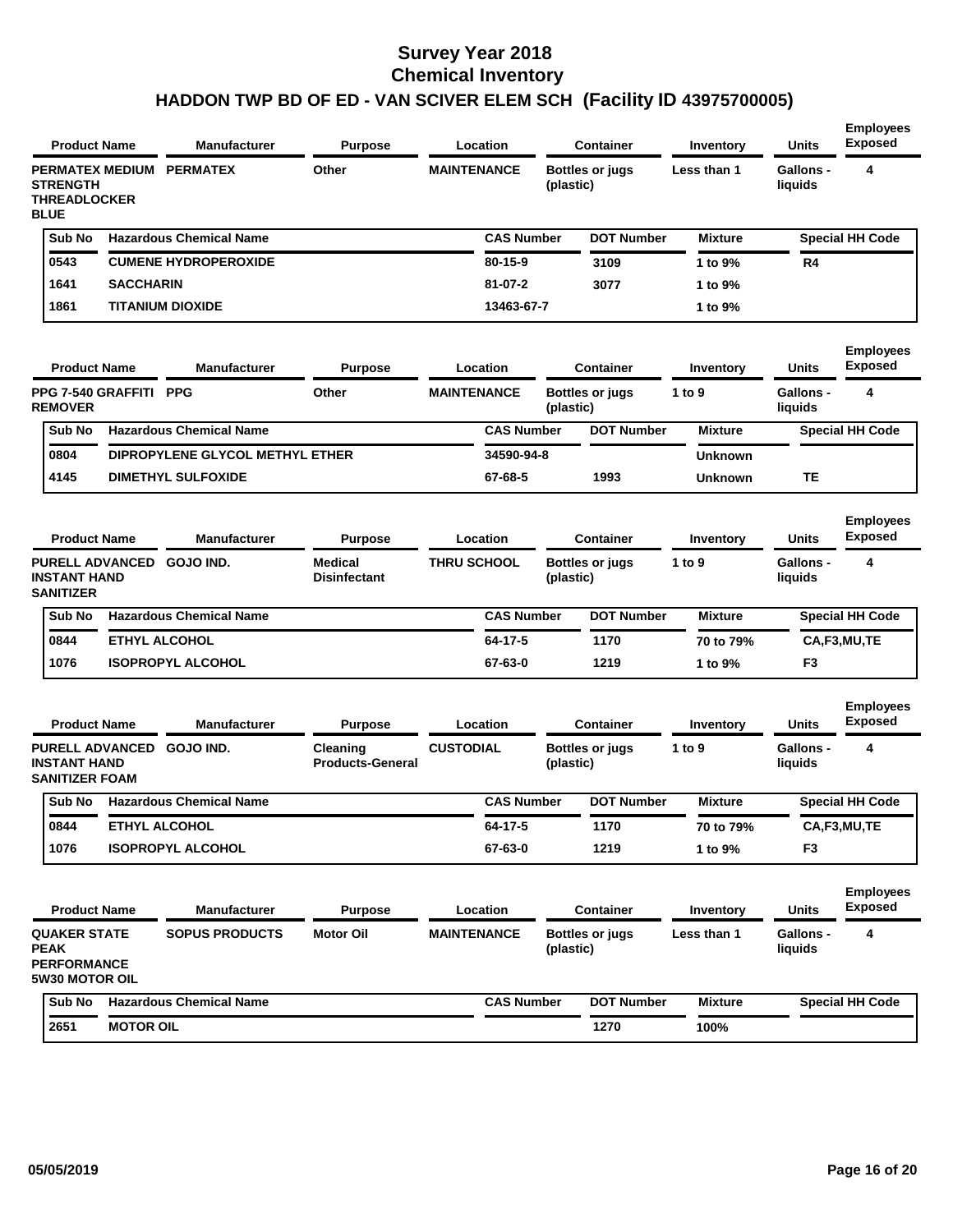|                                            | <b>Product Name</b> | <b>Manufacturer</b>            | <b>Purpose</b>                      |                  | Location          |           | <b>Container</b>       | Inventory      | <b>Units</b>                | <b>Employees</b><br><b>Exposed</b> |
|--------------------------------------------|---------------------|--------------------------------|-------------------------------------|------------------|-------------------|-----------|------------------------|----------------|-----------------------------|------------------------------------|
| <b>ROLL-ON STAMP</b><br><b>PAD INK</b>     |                     | <b>SANFORD</b>                 | <b>Ink</b>                          | <b>ART</b>       |                   | (plastic) | <b>Bottles or jugs</b> | Less than 1    | <b>Gallons -</b><br>liquids | 4                                  |
| Sub No                                     |                     | <b>Hazardous Chemical Name</b> |                                     |                  | <b>CAS Number</b> |           | <b>DOT Number</b>      | <b>Mixture</b> |                             | <b>Special HH Code</b>             |
| 3319                                       | <b>GLYCERIN</b>     |                                |                                     |                  | $56 - 81 - 5$     |           |                        | <b>Unknown</b> |                             |                                    |
|                                            | <b>Product Name</b> | <b>Manufacturer</b>            | <b>Purpose</b>                      |                  | Location          |           | <b>Container</b>       | Inventory      | Units                       | <b>Employees</b><br><b>Exposed</b> |
| <b>SANI BRITE BOWL</b><br><b>CLEANER</b>   |                     | <b>SPRUCE INDUSTRIES</b>       | Cleaning<br><b>Products-General</b> | <b>CUSTODIAL</b> |                   | (plastic) | <b>Bottles or jugs</b> | 1 to 9         | <b>Gallons -</b><br>liquids | 4                                  |
| Sub No                                     |                     | <b>Hazardous Chemical Name</b> |                                     |                  | <b>CAS Number</b> |           | <b>DOT Number</b>      | <b>Mixture</b> |                             | <b>Special HH Code</b>             |
| 1012                                       |                     | <b>HYDROGEN CHLORIDE</b>       |                                     |                  | 7647-01-0         |           | 1050                   | <b>Unknown</b> | CO                          |                                    |
|                                            | <b>Product Name</b> | <b>Manufacturer</b>            | <b>Purpose</b>                      |                  | Location          |           | <b>Container</b>       | Inventory      | Units                       | <b>Employees</b><br><b>Exposed</b> |
| <b>SANI CLOTH PLUS</b>                     |                     | <b>PDI</b>                     | <b>Medical</b><br>Disinfectant      | <b>NURSE</b>     |                   | (plastic) | <b>Bottles or jugs</b> | 10 to 99       | Pounds -<br>solids          | 4                                  |
| Sub No                                     |                     | <b>Hazardous Chemical Name</b> |                                     |                  | <b>CAS Number</b> |           | <b>DOT Number</b>      | <b>Mixture</b> |                             | <b>Special HH Code</b>             |
| 1076                                       |                     | <b>ISOPROPYL ALCOHOL</b>       |                                     |                  | 67-63-0           |           | 1219                   | 10 to 24%      | F <sub>3</sub>              |                                    |
|                                            | <b>Product Name</b> | <b>Manufacturer</b>            | <b>Purpose</b>                      |                  | Location          |           | <b>Container</b>       | Inventory      | Units                       | <b>Employees</b><br><b>Exposed</b> |
| <b>SANI-SHIELD</b>                         |                     | <b>UNELKO CORP.</b>            | Cleaning<br><b>Products-General</b> | <b>CUSTODIAL</b> |                   | (plastic) | <b>Bottles or jugs</b> | 1 to 9         | <b>Gallons -</b><br>liquids | 4                                  |
| Sub No                                     |                     | <b>Hazardous Chemical Name</b> |                                     |                  | <b>CAS Number</b> |           | <b>DOT Number</b>      | <b>Mixture</b> |                             | <b>Special HH Code</b>             |
| 1015                                       |                     | <b>HYDROGEN PEROXIDE</b>       |                                     |                  | 7722-84-1         |           | 2015                   | 1 to 9%        | CO, MU, R3                  |                                    |
| 3595                                       |                     | <b>PROPYLENE GLYCOL</b>        |                                     |                  | 57-55-6           |           |                        | 1 to 9%        |                             |                                    |
|                                            | <b>Product Name</b> | <b>Manufacturer</b>            | <b>Purpose</b>                      |                  | Location          |           | <b>Container</b>       | Inventory      | Units                       | <b>Employees</b><br><b>Exposed</b> |
| <b>SCENTURION</b>                          |                     | <b>BUCKEYE</b>                 | Deodorizer                          | <b>CUSTODIAL</b> |                   | (plastic) | <b>Bottles or jugs</b> | 1 to 9         | Gallons -<br>liquids        | 4                                  |
| Sub No                                     |                     | <b>Hazardous Chemical Name</b> |                                     |                  | <b>CAS Number</b> |           | <b>DOT Number</b>      | <b>Mixture</b> |                             | <b>Special HH Code</b>             |
| 3595                                       |                     | PROPYLENE GLYCOL               |                                     |                  | $57 - 55 - 6$     |           |                        | <b>Unknown</b> |                             |                                    |
|                                            | <b>Product Name</b> | <b>Manufacturer</b>            | <b>Purpose</b>                      |                  | Location          |           | <b>Container</b>       | Inventory      | Units                       | <b>Employees</b><br><b>Exposed</b> |
| <b>SHINELINE</b><br><b>EMULSIFIER PLUS</b> |                     | <b>SPARTAN</b>                 | Cleaning<br><b>Products-General</b> | <b>CUSTODIAL</b> |                   | (plastic) | <b>Bottles or jugs</b> | 10 to 99       | <b>Gallons -</b><br>liquids | 4                                  |
| Sub No                                     |                     | <b>Hazardous Chemical Name</b> |                                     |                  | <b>CAS Number</b> |           | <b>DOT Number</b>      | <b>Mixture</b> |                             | <b>Special HH Code</b>             |
| 0275                                       |                     | <b>2-BUTOXY ETHANOL</b>        |                                     |                  | 111-76-2          |           | 2369                   | 25 to 49%      | СA                          |                                    |
| 0835                                       |                     | <b>ETHANOLAMINE</b>            |                                     |                  | 141-43-5          |           | 2491                   | 10 to 24%      | CO                          |                                    |
| 1706                                       |                     | <b>SODIUM HYDROXIDE</b>        |                                     |                  | 1310-73-2         |           | 1823                   | 1 to 9%        | CO                          |                                    |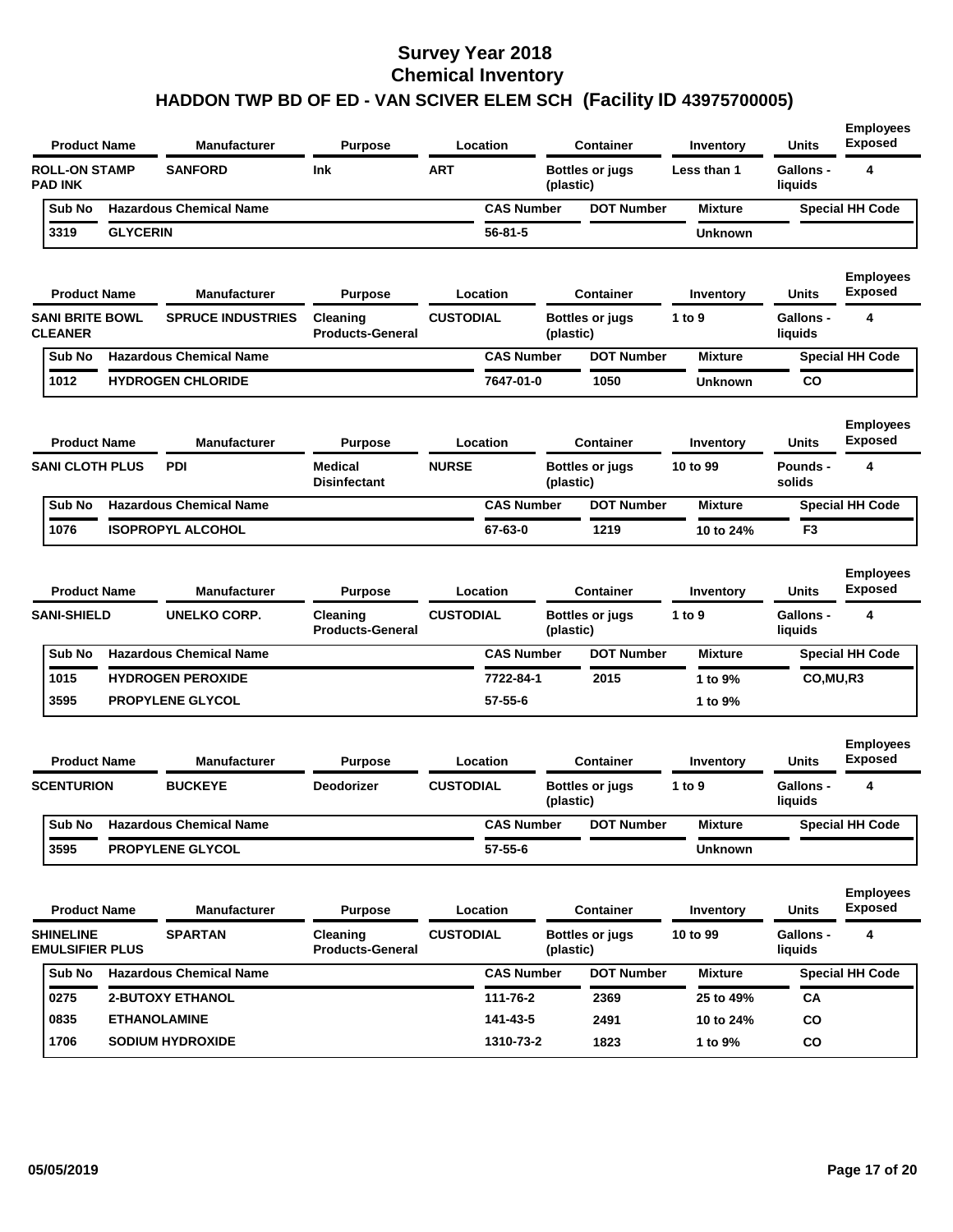| <b>Product Name</b>                                                     |                  | Manufacturer                                 | <b>Purpose</b>                                        |                  | Location          |           | <b>Container</b>       | Inventory           | <b>Units</b>                       | <b>Employees</b><br><b>Exposed</b>      |
|-------------------------------------------------------------------------|------------------|----------------------------------------------|-------------------------------------------------------|------------------|-------------------|-----------|------------------------|---------------------|------------------------------------|-----------------------------------------|
| <b>SHINELINE FLOOR</b><br><b>PREP</b>                                   |                  | <b>SPARTAN</b>                               | Cleaning<br><b>Products-General</b>                   | <b>CUSTODIAL</b> |                   | (plastic) | <b>Bottles or jugs</b> | 1 to 9              | <b>Gallons -</b><br>liquids        | 4                                       |
| Sub No                                                                  |                  | <b>Hazardous Chemical Name</b>               |                                                       |                  | <b>CAS Number</b> |           | <b>DOT Number</b>      | <b>Mixture</b>      |                                    | <b>Special HH Code</b>                  |
| 1516                                                                    |                  | <b>PHOSPHORIC ACID</b>                       |                                                       |                  | 7664-38-2         |           | 1805                   | 10 to 24%           | CO                                 |                                         |
| <b>Product Name</b>                                                     |                  | <b>Manufacturer</b>                          | <b>Purpose</b>                                        |                  | Location          |           | <b>Container</b>       | Inventory           | Units                              | <b>Employees</b><br><b>Exposed</b>      |
| <b>SPARKLE</b>                                                          |                  | <b>BUCKEYE</b>                               | Cleaning<br><b>Products-General</b>                   | <b>CUSTODIAL</b> |                   | (plastic) | <b>Bottles or jugs</b> | 1 to 9              | <b>Gallons -</b><br>liquids        | 4                                       |
| Sub No                                                                  |                  | <b>Hazardous Chemical Name</b>               |                                                       |                  | <b>CAS Number</b> |           | <b>DOT Number</b>      | <b>Mixture</b>      |                                    | <b>Special HH Code</b>                  |
| 1516                                                                    |                  | <b>PHOSPHORIC ACID</b>                       |                                                       |                  | 7664-38-2         |           | 1805                   | 25 to 49%           | CO                                 |                                         |
| <b>Product Name</b>                                                     |                  | <b>Manufacturer</b>                          | <b>Purpose</b>                                        |                  | Location          |           | Container              | Inventory           | Units                              | <b>Employees</b><br><b>Exposed</b>      |
| <b>SPRAYPAK AIR</b><br><b>FRESHENER</b>                                 |                  | <b>CHASE PRODUCTS</b>                        | Cleaning<br><b>Products-General</b>                   | <b>CUSTODIAL</b> |                   | Can       |                        | 1 to 9              | Pounds -<br>solids                 | 4                                       |
| Sub No                                                                  |                  | <b>Hazardous Chemical Name</b>               |                                                       |                  | <b>CAS Number</b> |           | <b>DOT Number</b>      | <b>Mixture</b>      |                                    | <b>Special HH Code</b>                  |
| 1040                                                                    | <b>ISOBUTANE</b> |                                              |                                                       |                  | 75-28-5           |           | 1969                   | <b>Unknown</b>      | F4                                 |                                         |
| 1594                                                                    | <b>PROPANE</b>   |                                              |                                                       |                  | 74-98-6           |           | 1978                   | <b>Unknown</b>      | F4                                 |                                         |
| <b>Product Name</b><br><b>SPRAYPAK LEMON</b><br><b>FURNITURE POLISH</b> |                  | <b>Manufacturer</b><br><b>CHASE PRODUCTS</b> | <b>Purpose</b><br>Cleaning<br><b>Products-General</b> | <b>CUSTODIAL</b> | Location          | Can       | <b>Container</b>       | Inventory<br>1 to 9 | <b>Units</b><br>Pounds -<br>solids | <b>Employees</b><br><b>Exposed</b><br>4 |
| Sub No                                                                  |                  | <b>Hazardous Chemical Name</b>               |                                                       |                  | <b>CAS Number</b> |           | <b>DOT Number</b>      | <b>Mixture</b>      |                                    | <b>Special HH Code</b>                  |
| 0273                                                                    | <b>BUTANE</b>    |                                              |                                                       |                  | 106-97-8          |           | 1011                   | <b>Unknown</b>      | F4                                 |                                         |
| 1594                                                                    | <b>PROPANE</b>   |                                              |                                                       |                  | 74-98-6           |           | 1978                   | <b>Unknown</b>      | F4                                 |                                         |
| <b>Product Name</b>                                                     |                  | Manufacturer                                 | <b>Purpose</b>                                        |                  | Location          |           | Container              | Inventory           | Units                              | <b>Employees</b><br><b>Exposed</b>      |
| STRAIT LINE<br><b>MARKING CHALK,</b><br>RED                             |                  | <b>AMERICAN TOOL</b>                         | Other                                                 | <b>MAINT.</b>    |                   | (plastic) | Bottles or jugs        | Less than 1         | <b>Pounds -</b><br>solias          | 4                                       |
| Sub No                                                                  |                  | <b>Hazardous Chemical Name</b>               |                                                       |                  | <b>CAS Number</b> |           | <b>DOT Number</b>      | <b>Mixture</b>      |                                    | <b>Special HH Code</b>                  |
| 1660                                                                    | SILICA, QUARTZ   |                                              |                                                       |                  | 14808-60-7        |           |                        | 1 to 9%             | CA                                 |                                         |
| 4001                                                                    |                  | <b>CALCIUM CARBONATE</b>                     |                                                       |                  | 1317-65-3         |           |                        | <b>Unknown</b>      |                                    |                                         |
| 4018                                                                    | <b>MAGNESITE</b> |                                              |                                                       |                  | 546-93-0          |           |                        | 1 to 9%             |                                    |                                         |
| <b>Product Name</b>                                                     |                  | Manufacturer                                 | <b>Purpose</b>                                        |                  | Location          |           | Container              | Inventory           | Units                              | <b>Employees</b><br><b>Exposed</b>      |
| <b>SUNSWEPT</b>                                                         |                  | <b>SPARTAN</b>                               | Cleaning<br><b>Products-General</b>                   | <b>CUSTODIAL</b> |                   | (plastic) | <b>Bottles or jugs</b> | 10 to 99            | Gallons -<br>liquids               | 4                                       |
| Sub No                                                                  |                  | <b>Hazardous Chemical Name</b>               |                                                       |                  | <b>CAS Number</b> |           | <b>DOT Number</b>      | <b>Mixture</b>      |                                    | <b>Special HH Code</b>                  |
| 3595                                                                    |                  | PROPYLENE GLYCOL                             |                                                       |                  | $57 - 55 - 6$     |           |                        | 1 to 9%             |                                    |                                         |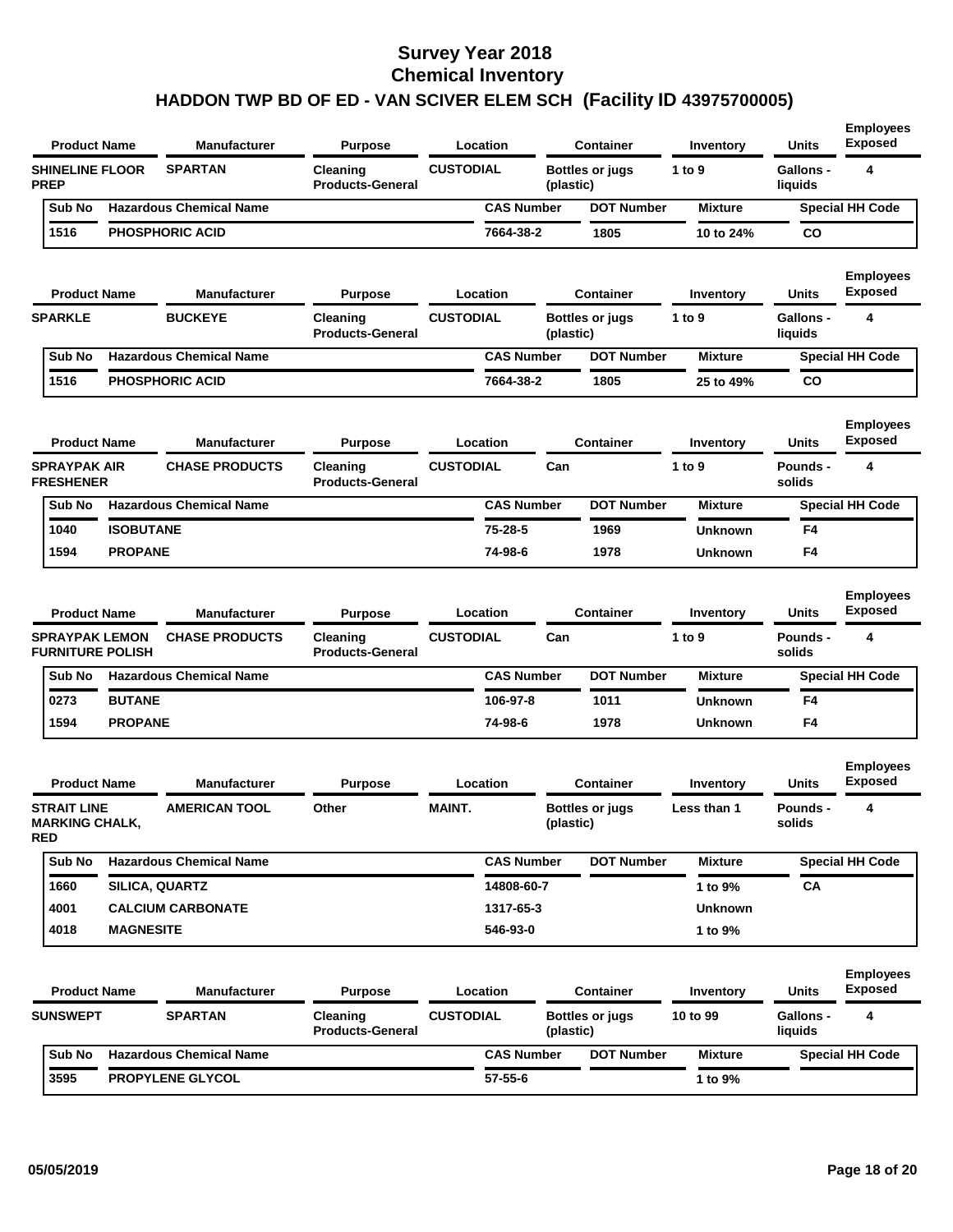| <b>Product Name</b>                                              |                | <b>Manufacturer</b>                | <b>Purpose</b>                      | Location           |           | <b>Container</b>       | Inventory      | <b>Units</b>                | <b>Employees</b><br><b>Exposed</b> |
|------------------------------------------------------------------|----------------|------------------------------------|-------------------------------------|--------------------|-----------|------------------------|----------------|-----------------------------|------------------------------------|
| <b>SUPER SHINE ALL</b><br>140                                    |                | <b>HILLYARD</b>                    | Cleaning<br><b>Products-General</b> | <b>CUSTODIAL</b>   | (plastic) | <b>Bottles or jugs</b> | Less than 1    | <b>Gallons -</b><br>liquids | 4                                  |
| Sub No                                                           |                | <b>Hazardous Chemical Name</b>     |                                     | <b>CAS Number</b>  |           | <b>DOT Number</b>      | <b>Mixture</b> |                             | <b>Special HH Code</b>             |
| 0052                                                             | alpha-PINENE   |                                    |                                     | 80-56-8            |           | 2368                   | <b>Unknown</b> | F <sub>3</sub>              |                                    |
| 0334                                                             | <b>CAMPHOR</b> |                                    |                                     | 76-22-2            |           | 2717                   | <b>Unknown</b> |                             |                                    |
| <b>Product Name</b>                                              |                | <b>Manufacturer</b>                | <b>Purpose</b>                      | Location           |           | <b>Container</b>       | Inventory      | <b>Units</b>                | <b>Employees</b><br><b>Exposed</b> |
| <b>TENACITY ALL</b><br><b>PURPOSE</b><br><b>CLEANER</b>          |                | <b>BUCKEYE</b>                     | Cleaning<br><b>Products-General</b> | <b>CUSTODIAL</b>   | (plastic) | <b>Bottles or jugs</b> | 1 to 9         | Gallons -<br>liquids        | 4                                  |
| Sub No                                                           |                | <b>Hazardous Chemical Name</b>     |                                     | <b>CAS Number</b>  |           | <b>DOT Number</b>      | <b>Mixture</b> |                             | <b>Special HH Code</b>             |
| 0241                                                             |                | <b>BORATE COMPOUNDS, Inorganic</b> |                                     |                    |           |                        | 1 to 9%        |                             |                                    |
| <b>Product Name</b>                                              |                | <b>Manufacturer</b>                | <b>Purpose</b>                      | Location           |           | <b>Container</b>       | Inventory      | Units                       | <b>Employees</b><br><b>Exposed</b> |
| <b>TILEX MILDEW</b><br><b>REMOVER</b>                            |                | <b>CLOROX CO.</b>                  | Cleaning<br><b>Products-General</b> | <b>CUSTODIAL</b>   | (plastic) | <b>Bottles or jugs</b> | 1 to 9         | Gallons -<br>liquids        | 4                                  |
| Sub No                                                           |                | <b>Hazardous Chemical Name</b>     |                                     | <b>CAS Number</b>  |           | <b>DOT Number</b>      | <b>Mixture</b> |                             | <b>Special HH Code</b>             |
| 1706                                                             |                | <b>SODIUM HYDROXIDE</b>            |                                     | 1310-73-2          |           | 1823                   | 1 to 9%        | CO                          |                                    |
| 1707                                                             |                | <b>SODIUM HYPOCHLORITE</b>         |                                     | 7681-52-9          |           | 1791                   | 1 to 9%        | CO                          |                                    |
| <b>Product Name</b>                                              |                | <b>Manufacturer</b>                | <b>Purpose</b>                      | Location           |           | <b>Container</b>       | Inventory      | Units                       | <b>Employees</b><br><b>Exposed</b> |
| <b>VICTOR POISON</b><br><b>FREE WASP</b><br><b>HORNET KILLER</b> |                | <b>WOODSTREAM</b>                  | Pesticide/Insectic MAINT.<br>ide    |                    | Can       |                        | 1 to 9         | Pounds -<br>solids          | 4                                  |
| Sub No                                                           |                | <b>Hazardous Chemical Name</b>     |                                     | <b>CAS Number</b>  |           | <b>DOT Number</b>      | <b>Mixture</b> |                             | <b>Special HH Code</b>             |
| 0343                                                             |                | <b>CARBON DIOXIDE</b>              |                                     | 124-38-9           |           | 1013                   | <b>Unknown</b> |                             |                                    |
| <b>Product Name</b>                                              |                | <b>Manufacturer</b>                | <b>Purpose</b>                      | Location           |           | <b>Container</b>       | Inventory      | Units                       | <b>Employees</b><br><b>Exposed</b> |
| <b>WD-40 SPECIALIST</b><br><b>PENETRANT</b>                      |                | <b>WD 40 CO.</b>                   | Lubricant                           | <b>MAINTENANCE</b> | Can       |                        | Less than 1    | Pounds -<br>solids          | 4                                  |
| Sub No                                                           |                | <b>Hazardous Chemical Name</b>     |                                     | <b>CAS Number</b>  |           | <b>DOT Number</b>      | <b>Mixture</b> |                             | <b>Special HH Code</b>             |
| 0343                                                             |                | <b>CARBON DIOXIDE</b>              |                                     | 124-38-9           |           | 1013                   | 1 to 9%        |                             |                                    |
| <b>Product Name</b>                                              |                | <b>Manufacturer</b>                | <b>Purpose</b>                      | Location           |           | <b>Container</b>       | Inventory      | Units                       | <b>Employees</b><br><b>Exposed</b> |
| <b>WET ONES</b><br><b>ANTIBACTERIAL</b><br><b>WIPES</b>          |                | <b>PLAYTEX MFG.</b>                | Cleaning<br><b>Products-General</b> | <b>CUSTODIAL</b>   | (plastic) | <b>Bottles or jugs</b> | 1 to 9         | <b>Pounds -</b><br>solids   | 4                                  |
| Sub No                                                           |                | <b>Hazardous Chemical Name</b>     |                                     | <b>CAS Number</b>  |           | <b>DOT Number</b>      | <b>Mixture</b> |                             | <b>Special HH Code</b>             |
| 0844                                                             |                | ETHYL ALCOHOL                      |                                     | $64 - 17 - 5$      |           | 1170                   | 10 to 24%      |                             | CA,F3,MU,TE                        |